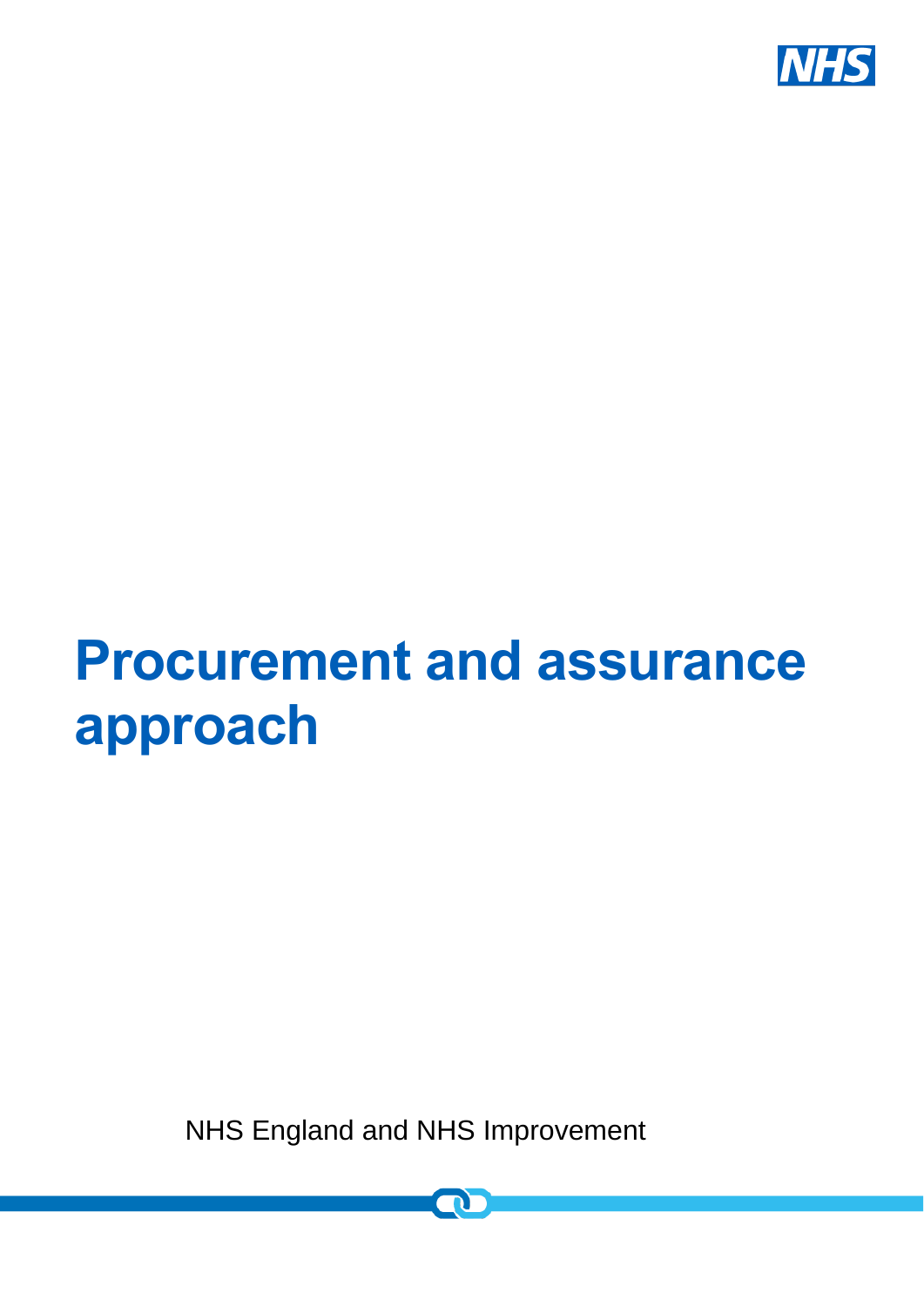# **Procurement and assurance approach**

# **ICP Contract Package**

Publishing approval number: **000502**

Version number: 1

First published: August 2019

Updated:

Prepared by: Primary Care Strategy and NHS Contracts Group

This information can be made available in alternative formats, such as easy read or large print, and may be available in alternative languages, upon request. Please contact [nhscb.contractshelp@nhs.net](mailto:nhscb.contractshelp@nhs.net)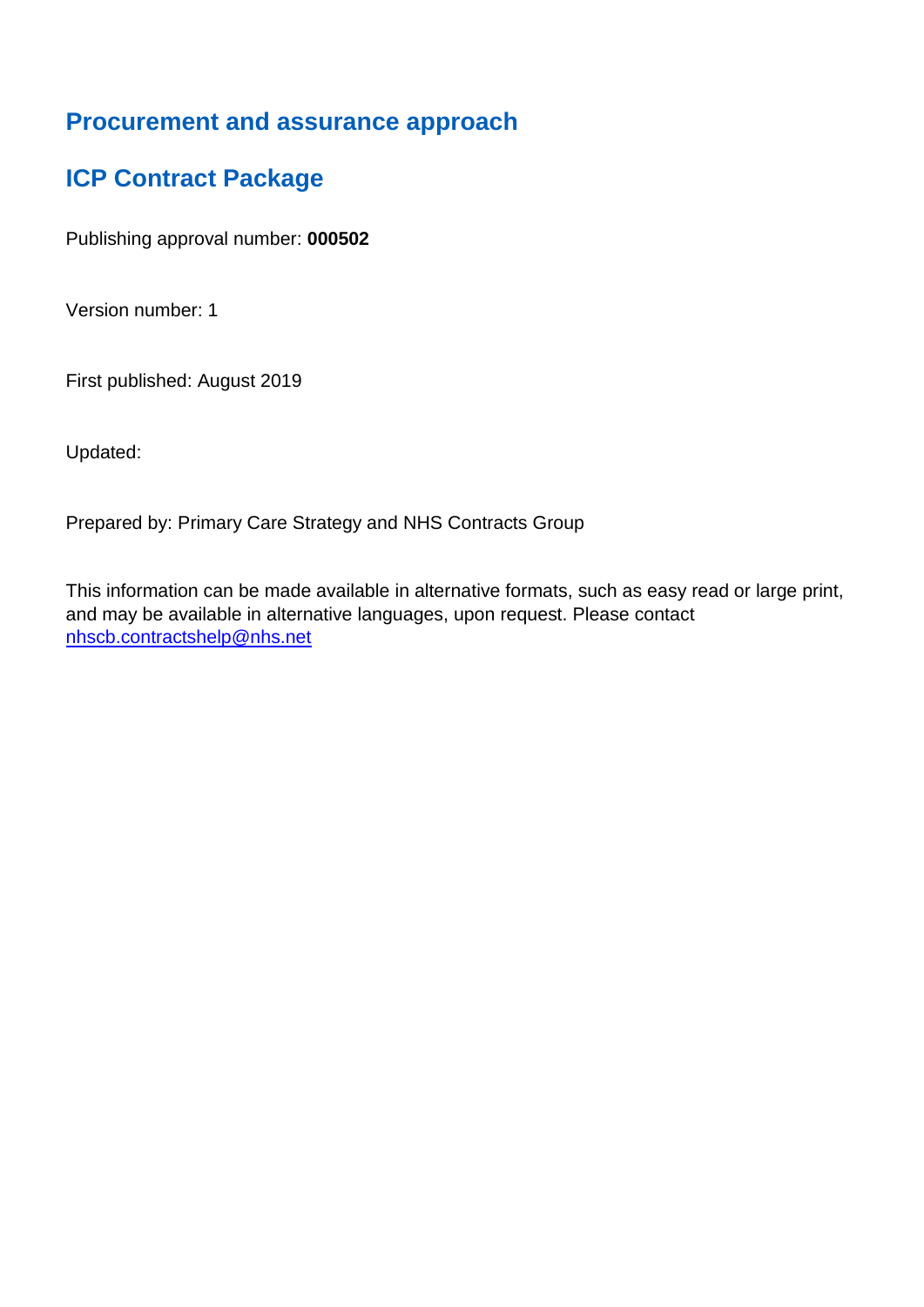# <span id="page-2-0"></span>**Contents**

| 8 | Changes to scope or scale of the ICP post contract award 13 |
|---|-------------------------------------------------------------|
|   |                                                             |
|   |                                                             |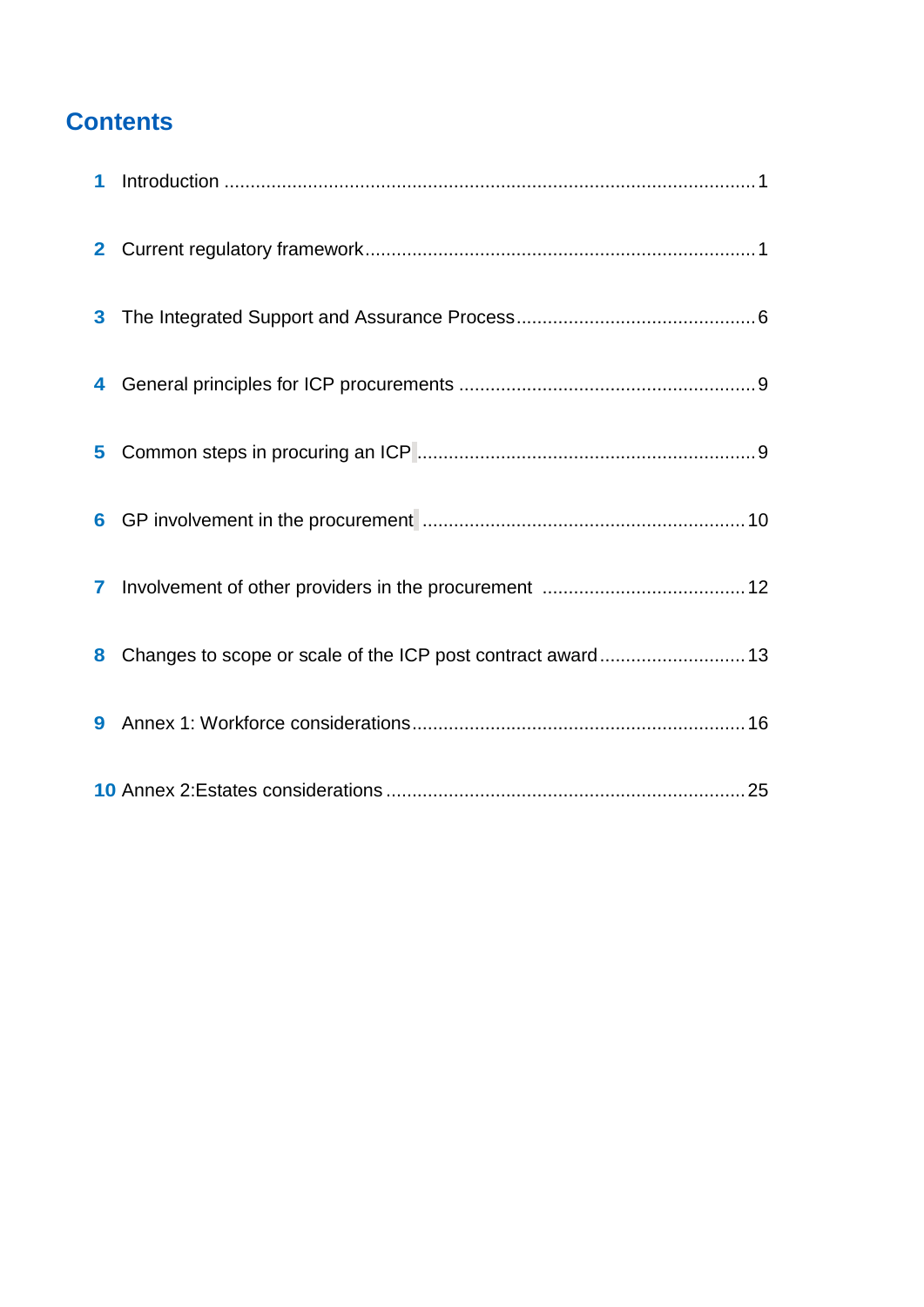# **Introduction**

- **1** This document has been produced to support the Integrated Care Provider (ICP) Contract, and provides information to commissioners about likely considerations for the procurement of an ICP. It is not intended to replace the need for local procurement and legal advice, it does not set out an exhaustive list of requirements and it does not offer guidance on how individual processes should be run. However, it does describe the current legal framework, the likely steps required to award an ICP Contract, how those relate to the Integrated Support and Assurance Process (ISAP), and some common principles and considerations to inform the processes undertaken by commissioners.
- **2** This document should be read in conjunction with the wider [Contract package](https://www.england.nhs.uk/nhs-standard-contract/icp-contract-publications/) and [guidance](https://www.england.nhs.uk/publication/integrated-support-and-assurance-process/)  on the Integrated [Support and Assurance Process \(ISAP\).](https://www.england.nhs.uk/publication/integrated-support-and-assurance-process/)

# **Current regulatory framework**

- **3** The Public Contracts Regulations (PCR 2015) came into force on 18 April 2016 for CCGs and NHS England when procuring health and care services. These new rules apply to public bodies, including CCGs, NHS England and local authorities, and have implications for the procurement of ICP Contracts commenced after that date.
- **4** The PCR 2015 form part of the procurement landscape alongside the NHS (Procurement, Patient Choice and Competition) (No.2) Regulations 2013 (PPCCR). Made under Section 75 of the Health and Social Care Act 2012, the PPCCR apply to NHS England and CCGs and are enforced by NHS Improvement. Whilst the two regimes overlap in terms of some of their requirements, they are not the same – compliance with one regime does not automatically mean compliance with the other. Commissioners should ensure that they comply with both regimes when procuring healthcare services.
- **5** NHS England and NHS Improvement have put forward a series of legislative proposals which include proposed changes to the procurement rules applicable to healthcare services. Further information on the proposals can be found at [https://www.longtermplan.nhs.uk/wp](https://www.longtermplan.nhs.uk/wp-content/uploads/2019/02/nhs-legislation-engagement-document.pdf)[content/uploads/2019/02/nhs-legislation-engagement-document.pdf.](https://www.longtermplan.nhs.uk/wp-content/uploads/2019/02/nhs-legislation-engagement-document.pdf) Current procurement regulations (as reflected in this document) will continue to apply unless and until the proposed changes (and/or other changes) are accepted by Government and enacted through legislative change by Parliament.

### **Requirements under PCR 2015**

- **6** This section summarises the requirements under the PCR. Further information can be found in existing guidance at the following locations:
	- **a)** [https://www.gov.uk/government/publications/public-contracts-regulations-](https://www.gov.uk/government/publications/public-contracts-regulations-2015-for-nhs-commissioners)[2015-for-nhs-commissioners](https://www.gov.uk/government/publications/public-contracts-regulations-2015-for-nhs-commissioners)
	- **b)** [https://www.gov.uk/government/uploads/system/uploads/attachment\\_data/](https://www.gov.uk/government/uploads/system/uploads/attachment_data/file/560272/Guidance_on_Light_Touch_Regime_-_Oct_16.pdf) [file/560272/Guidance\\_on\\_Light\\_Touch\\_Regime\\_-\\_Oct\\_16.pdf](https://www.gov.uk/government/uploads/system/uploads/attachment_data/file/560272/Guidance_on_Light_Touch_Regime_-_Oct_16.pdf)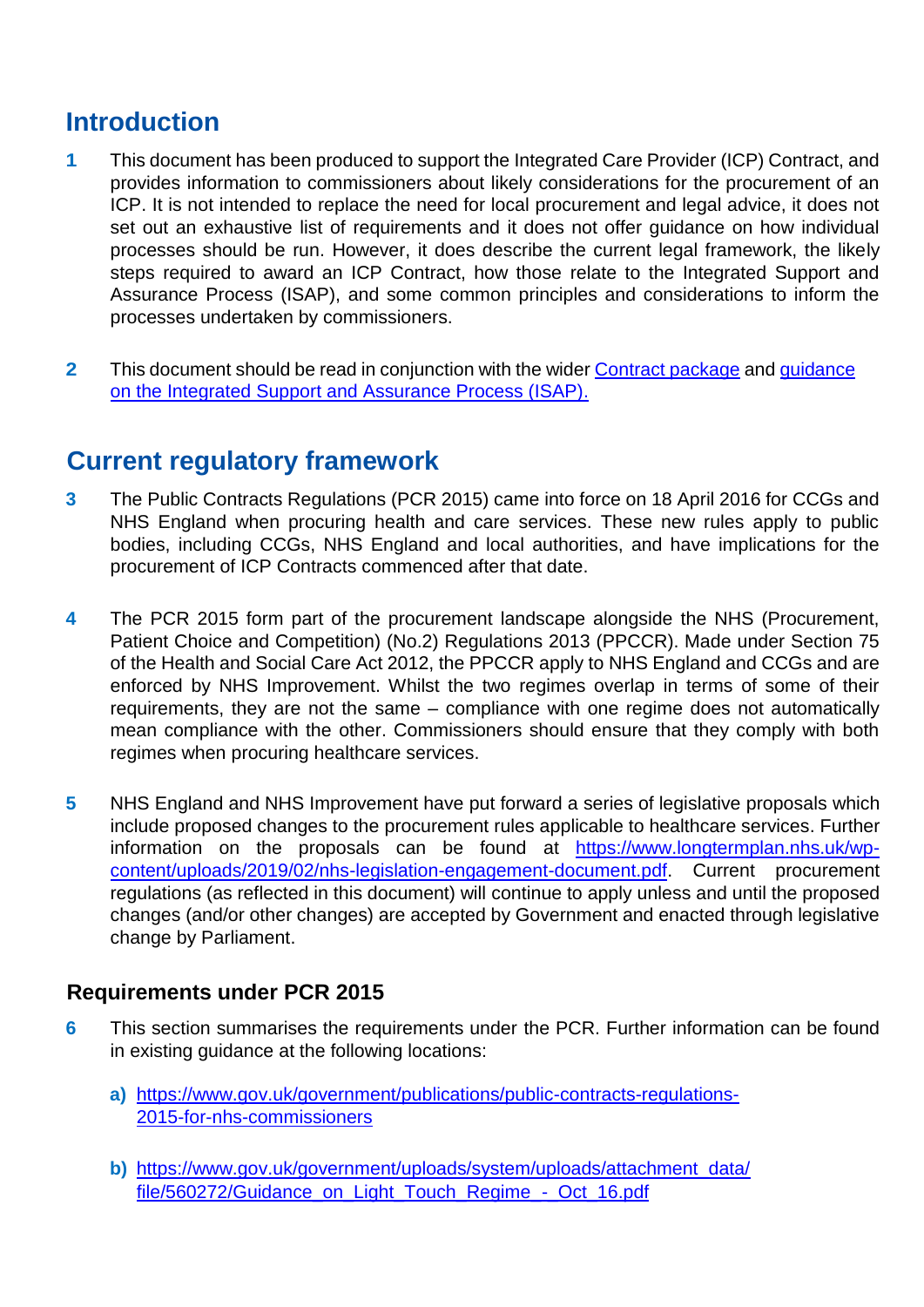- **7** The procurement of healthcare services can be conducted under the so-called Light Touch Regime (LTR), within regulations 74-76 of the PCR 2015. The rest of this paper addresses this approach. Under these requirements, all contracts for clinical services with a lifetime cost at or over the £615,278 threshold<sup>1</sup> must be advertised in the Official Journal of the European Union (OJEU) and in Contracts Finder. The commissioner should then run a procurement process that is compliant with the advertisement and the principles of transparency and equal treatment.
- **8** This does not mean that every healthcare services contract must be subject to a full competitive tender exercise:
	- **•** If, having carried out a market engagement/assessment exercise, the commissioner can determine that competition is absent for technical reasons and there is therefore only one provider (or group of providers) capable of delivering the contract but only where no reasonable alternative or substitute exists and the absence of competition is not the result of an artificial narrowing down of the parameters of the procurement, then the commissioner can enter into negotiations with that provider and there is no need to advertise the contract opportunity;
	- **•** If there is only one expression of interest in response to the advertisement in OJEU and Contracts Finder, the commissioner can assess whether the provider is capable of delivering on its objectives, and negotiate the contract only with that provider (the contract must reflect the requirements set out in the advertisement);
	- **•** If more than one provider expresses an interest in response to the advertisement, the commissioner should run a competitive process to award the contract, in accordance with criteria that must be open, transparent and fair to all providers.
- **9** There are a number of ways to carry out market engagement, advertise a contract opportunity and start a procurement process in a transparent manner.
	- **•** A contract opportunity can be in either a **Contract Notice** or a **Prior Information Notice ("PIN") as a Call for Competition**. The advertisement would start the procurement process. The Contract Notice is the most commonly used means to start a procurement process.
	- **•** This document also describes using a **PIN** to start a market engagement exercise. In this case, the PIN would, for example, describe the commissioner's intentions to develop a specification for a certain service and invite interested

l

<sup>1</sup> The rules do not normally require contracts below the threshold to be advertised in the OJEU. The EU Directive recognises that only services above the threshold would normally be likely to be of cross border interest. Therefore, services with a lifetime value below this threshold do not need to be advertised in the OJEU, unless there are concrete indications of cross-border interest. Please note this threshold has been converted to GBP from the Euro threshold amount. This threshold is applicable until 31 December 2019. Procurement thresholds are updated every 2 years and commissioners should ensure that they confirm the actual GBP amount applicable at the time of their procurement.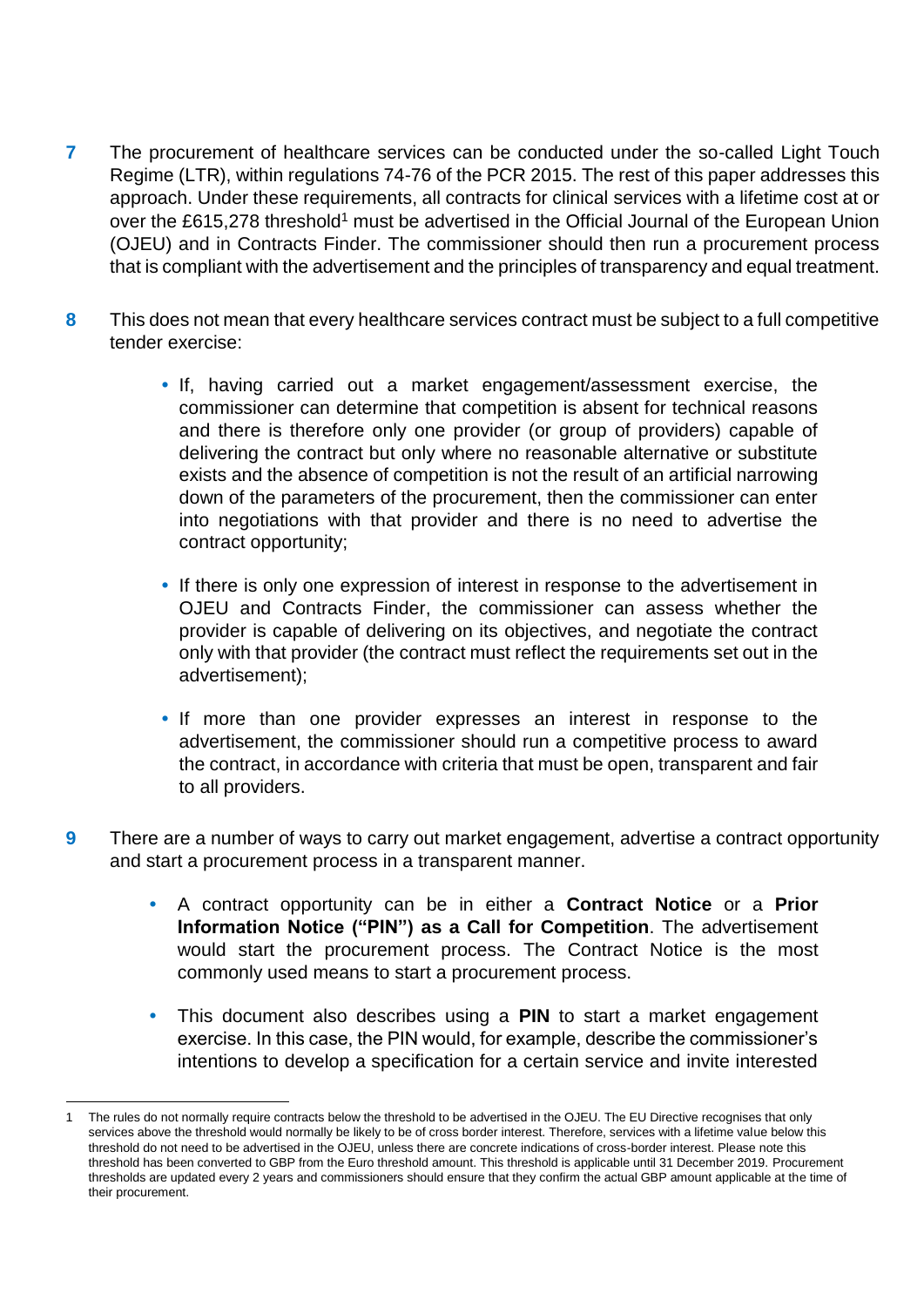providers to engage with the commissioner to develop its ideas. In this context the PIN does not start a procurement process and it does not commit the commissioner to running a procurement process or awarding a contract.

These documents would be published in OJEU and Contracts Finder.

- **10** For competed contracts commissioners will need to develop detailed service specifications, award criteria, evaluation methodology and required outcomes, in advance of the competition phase commencing. This is to ensure transparency and also to enable the commissioner to determine its process. If competing the contract, the commissioner will have to publish all procurement documents (including any Selection Questionnaire (if relevant) or other 'selection' document, Invitation to Tender or similar, the Specification, the Contract terms etc.) on the internet at the date the advertisement is published in OJEU.
- **11** The commissioner can design the award criteria to reflect the services being contracted, so could include, for example: ensuring quality, continuity of service, accessibility, affordability, availability, CQC assessment, needs of vulnerable patients, teaching accreditation, continuity, and comprehensiveness of the services etc. Neither the advertisement nor the criteria should specify the organisational form of the body that will be awarded the contract. It is important to ensure that the people involved in evaluating the tenders have been engaged with in order to develop the award criteria and evaluation/scoring methodology. The award criteria, evaluation/scoring methodology should be clearly set out in the procurement documents and the evaluators should understand how they are to apply it.
- **12** The Crown Commercial Service has published guidance on the LTR, which can be found [here.](https://www.gov.uk/government/uploads/system/uploads/attachment_data/file/469057/LTR_guidance_v28_updated_October_2015_to_publish__1_.pdf)
- **13** Once the process is complete, following the standstill process (for competed contracts) and the award of the contract, the commissioner must publish a Contract Award Notice in OJEU and Contracts Finder.

### **Requirements under PPCCR**

- **14** The PPCCR follow a principles-based approach leaving commissioners flexibility as to how best to procure and secure services in the best interests of service users. Commissioners need to comply with a number of requirements under the PPCCR to help them achieve the overall objective of securing the needs of patients and improving the quality and efficiency of services, including:
	- **a)** acting transparently and proportionately, and treating potential providers equally and in a non-discriminatory way;
	- **b)** procuring services from the providers that are most capable of delivering the overall objective(s) and that provide the best value for money;
	- **c)** considering ways of improving services; and
	- **d)** having arrangements in place that allow providers to express an interest in a contract.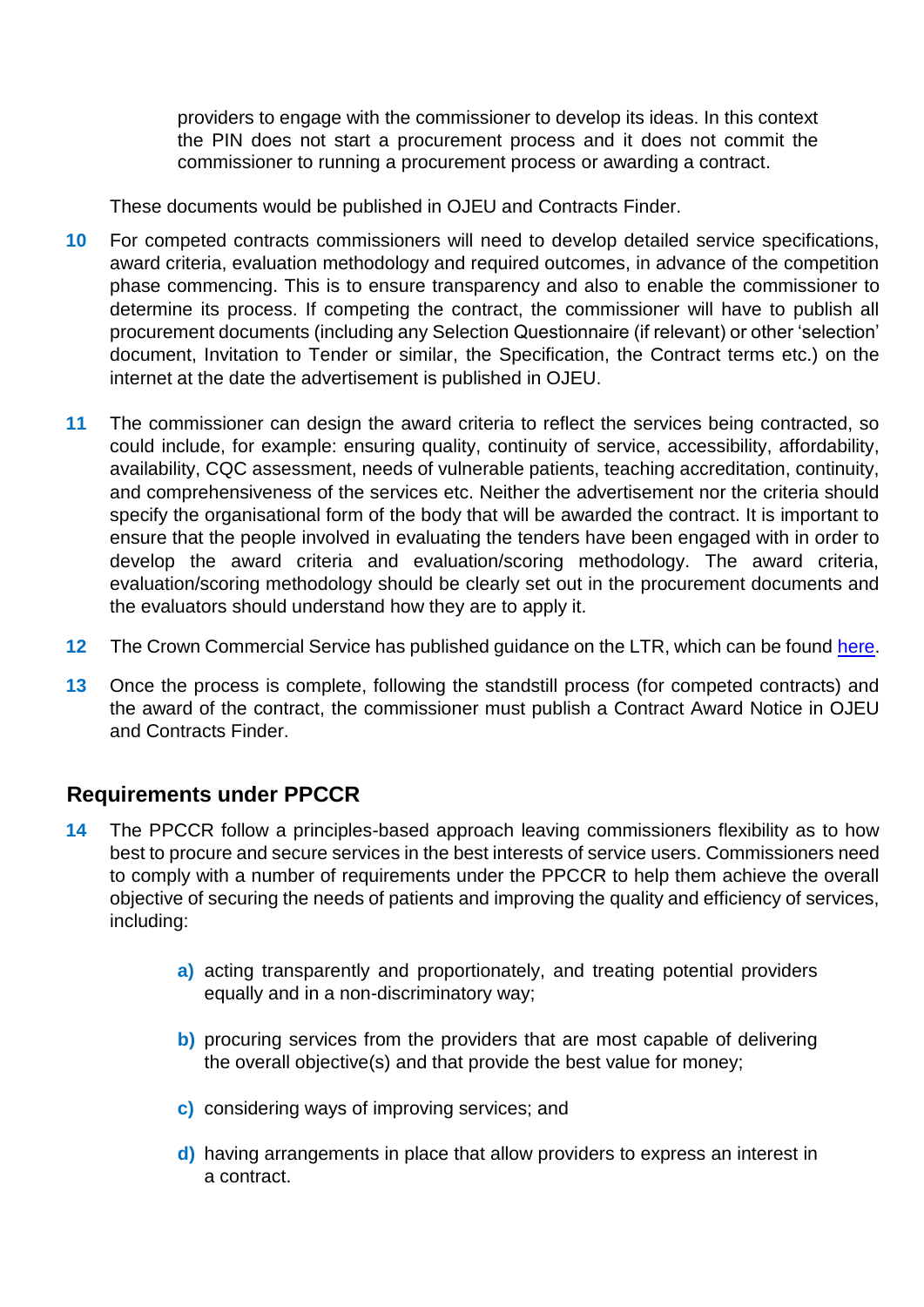**15** Further details on the expectations of commissioners under these regulations can be found in NHS Improvement's substantive guidance on the Procurement, Patient Choice and Competition Regulations which can be found [here.](https://www.gov.uk/government/uploads/system/uploads/attachment_data/file/283505/SubstantiveGuidanceDec2013_0.pdf)

# **The Integrated Support and Assurance Process**

- **16** The [Integrated Support and Assurance Process \(ISAP\)](https://www.england.nhs.uk/publication/integrated-support-and-assurance-process/) provides a co-ordinated approach to reviewing the procurement and transactions related to complex contracts. It will enable all parties to learn from previous successes and failures and implement best practice. The ISAP has two purposes: to guide the work of local commissioners and providers in creating successful and safe schemes and to provide a means of assurance that this has happened.
- **17** NHS Improvement will not be assessing compliance with the PPCCRs or other procurement rules, although can provide informal advice to commissioners if needed as it does currently where issues related to the PPCCR arise.
- **18** The ISAP provides a co-ordinated approach to supporting commissioners and providers to identify, understand and manage the risks in developing such contracts. It will enable all parties to learn from previous successes and failures and implement best practice.
- **19** Importantly, the process requires that local governing bodies and boards provide an effective first line of assurance. Therefore, commissioners and providers should ensure that their respective governing bodies and boards are kept fully informed and given the opportunity to scrutinise, test and challenge the proposals in depth at each stage, including having first-hand access to their respective advisers' conclusions and recommendations.
- **20** The ISAP checkpoints are:
	- **•** *An early engagement (EE)* which takes place while a commissioner is developing a strategy that involves commissioning a complex contract and typically before a formal market engagement exercise, if relevant, begins
	- **•** *Checkpoint 1 (CP1)* which takes place just before formal competitive procurement or other selection process begins;
	- **•** *Checkpoint 2 (CP2)* which takes place when a preferred bidder has been identified, but before the contract is signed); and
	- **•** *Checkpoint 3 (CP3)* which takes place just before the service begins.
- **21** The KLOEs at each checkpoint will assess the commissioner's and (where relevant) the provider's identification, understanding and mitigation, as far as possible, of the risks during each phase of the procurement lifecycle. They are designed mainly to provide a self-assurance checklist. Each checkpoint is therefore focused on working with commissioners to ensure they have completed their self-assurance to a satisfactory standard and not overlooked critical issues. For example, the ISAP panel will ask whether commissioners sought legal advice on specific topics and adjusted their approach accordingly. The ISAP panel will not review or quality-assure the legal advice but will seek assurance it has been followed.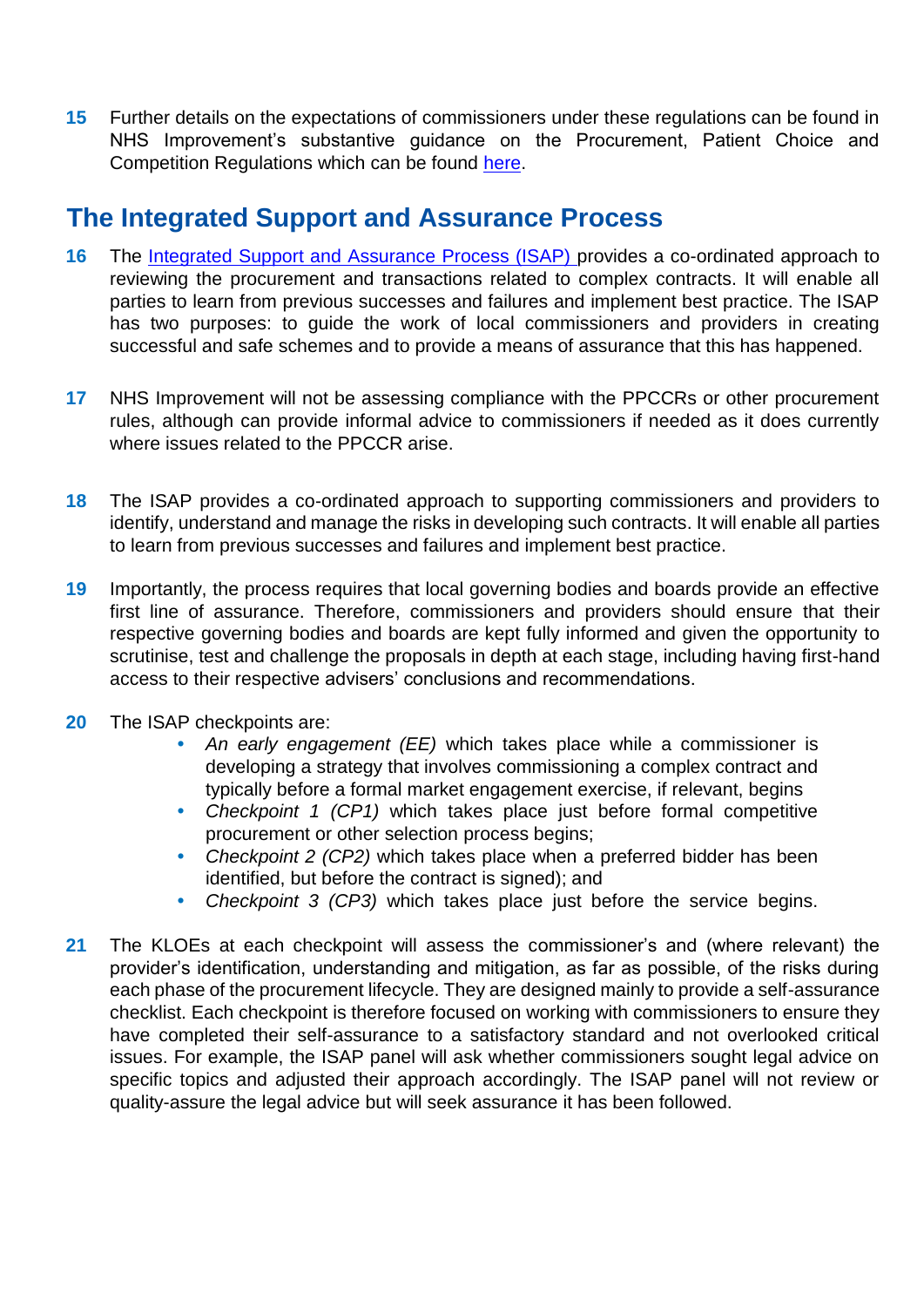- **22** Where an NHS trust or NHS foundation trust is appointed as the preferred bidder (or is part of the preferred bidder's proposed delivery model) and meets the criteria in the [transaction](https://improvement.nhs.uk/resources/supporting-nhs-providers-considering-transactions-and-mergers) [guidance,](https://improvement.nhs.uk/resources/supporting-nhs-providers-considering-transactions-and-mergers) the process will be applied as set out in the guidance as part of checkpoint 2.
- **23** At each ISAP checkpoint, the regional director will convene a panel to review and challenge the sources of evidence submitted. The panel membership is expected to include regional and regulatory representatives and relevant experts in clinical, finance, commissioning development and other areas as required, depending on the type, scope and stage of procurement. Feedback and outcomes will be provided by the regional director at the end of each checkpoint; this will include recommended next steps.
- **24** The decision about whether to commission an ICP (or any other service model) and award a contract, and then to allow service delivery to begin, must be one for local commissioners. The ISAP will not transfer this decision to any national body. However, the view of the national bodies should be a key consideration for local commissioners. We will expect commissioners to carry out any extra activities indicated in the checkpoint outcome before they move onto the next stage and likewise require NHS foundation trusts and NHS trusts to pause and adapt their involvement in a transaction if they are issued with a red transaction risk rating, in accordance with the transaction guidance.
- **25** To minimise the risks associated with changes to a procurement process/contract that the commissioner may decide to make as a result of a recommendation from the ISAP, it is important that commissioners incorporate sufficient and appropriate flexibility into their procurement processes to make changes to the process itself and to the scope/ value/riskshare (for example) of the contract. The potential for these eventualities will need to be made clear to bidders at the outset in the procurement documentation.
- **26** Commissioners should engage with their regional teams as early as possible to establish whether the procurement, or other arrangement, would benefit from going through the ISAP. Discussions at the Early Engagement meeting will include a check that the commissioner understands what the ISAP involves and has factored this into the design of, and timetable for, its procurement process.

#### **Implications for social care services**

**27** NHS England and NHS Improvement have established the ISAP to assure and support CCGs, NHS providers and the effective operation of the health system. Some of the new care model contracts that will be subject to the ISAP may include social care and public health services for which local authorities are responsible. The ISAP is not designed to consider the decisions of local authorities or assure the providers of local authority services. However, the ISAP applies to the procurement in its entirety, and where local authority services are in scope it will seek assurances that any additional risks arising are properly assessed and managed. Inevitably the steps commissioners are required to take, and any recommendations made, will impact on the decisions of local authorities as joint commissioners and potentially as providers. There will be discretion for local authorities to be involved in the submission of evidence and discussions with the panel as part of the ISAP.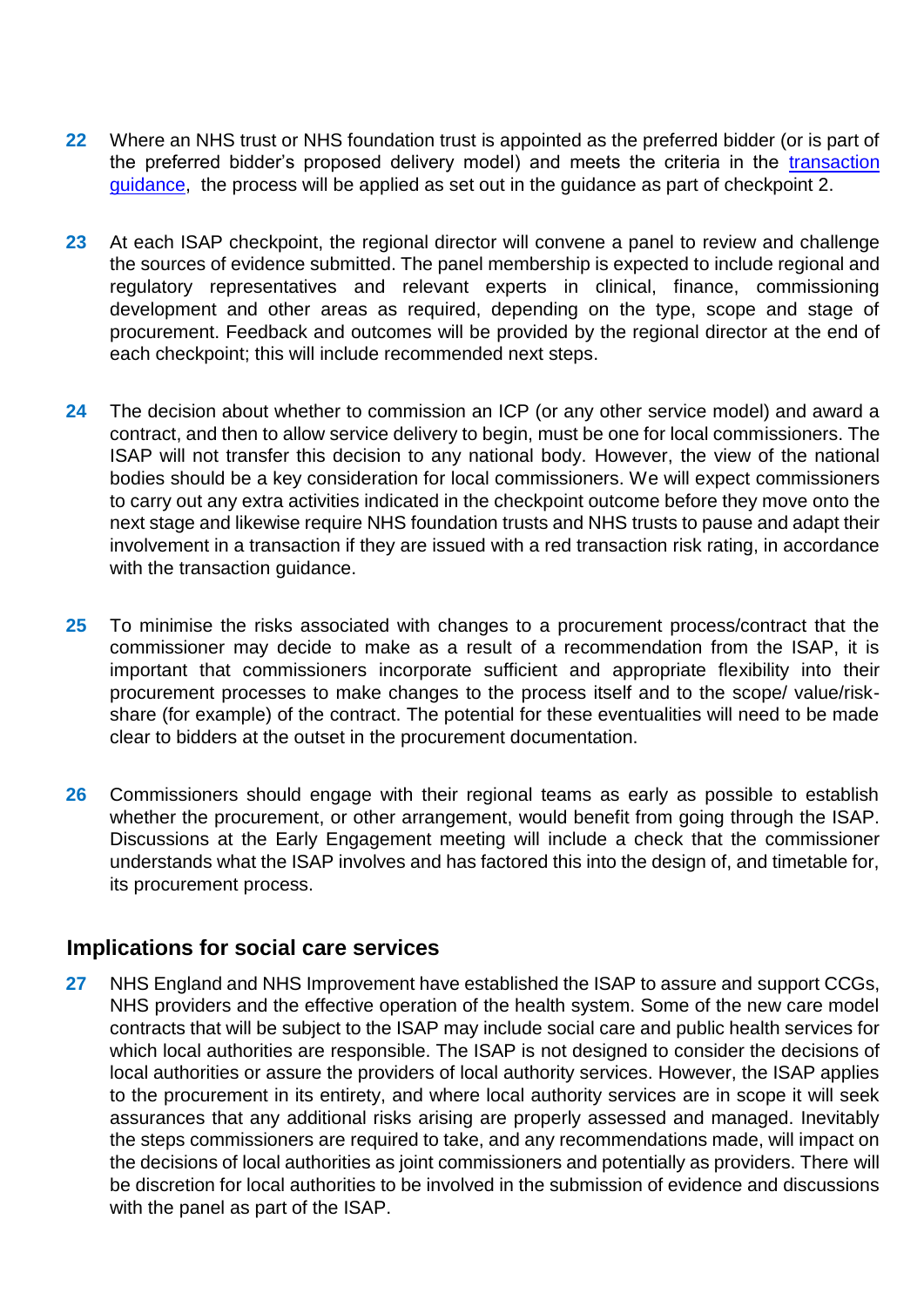**28** Each local authority is accountable for the decisions it takes in carrying out its statutory functions, and the ISAP is not a substitute for its own governance and assurance processes, although it is anticipated that local authorities will find the ISAP supportive when jointly commissioning a complex new care model spanning health and social care.

# **General principles for ICP procurements**

- **29** For fully and partially integrated ICPs the Contract will need to be advertised in OJEU and Contracts Finder, unless a contract award procedure was commenced before 18 April 2016 (in which case they would just have to be advertised in Contracts Finder to have complied with the PPCCR).
- **30** Through the process commissioners will need to be careful to avoid implicitly (or explicitly) discriminating in favour of any potential provider. This is particularly important where there is already a prospective provider in the local area. The criteria should be objectively justifiable.

# **Common steps in procuring an ICP**

- **31** It is likely that the first step in the process will be engagement on the case for change, the ICP's care model and strategy with providers, staff, patients and the public. This engagement could be started by publishing a PIN, which could be used to advertise an engagement process but would not commit the commissioner to actually award a contract or start a procurement. This engagement exercise should assist the commissioner in considering the procurement objective and other requirements under the PPCCR and also determining the most appropriate procurement method. Other responsibilities and duties that need to be considered at this stage in order to inform the scope of the ICP and the procurement method include those in the Public Services (Social Value) Act 2012 and the Equality Act 2010.
- **32** Based on engagement, commissioners will need to identify the scope of the ICP and consider the most appropriate procurement method.
- **33** As these contracts are innovative, it is likely to be the case that the commissioner will need to have dialogue with the bidders to seek solutions that meet any core requirements prescribed by the commissioner in the procurement documents and in relation to the contract terms. In this case the procurement process may reflect aspects of the competitive dialogue procedure under the PCR 2015 (although note that the commissioner is free to determine its procedure as long as it is transparent and bidders are treated equally, and the commissioner complies with its other obligations under procurement law).
- **34** Once the procurement method has been determined, commissioners would draw up the advertisement for publishing in OJEU and Contracts Finder, design the process and develop the procurement documents including the award criteria and valuation/scoring methodology which must be open, transparent and fair to all providers.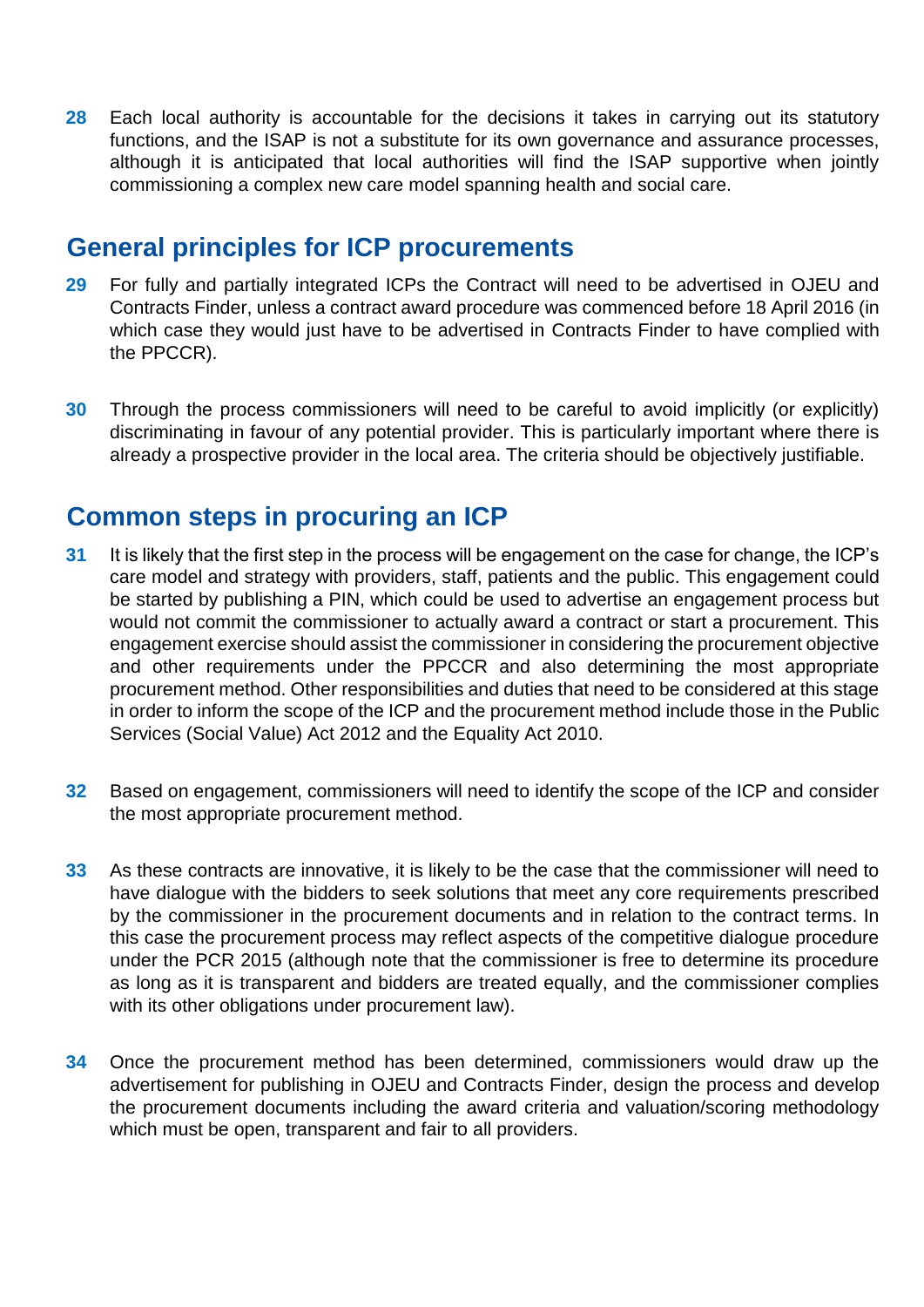- **35** The advertisement should, as a minimum:
	- **a)** set out the conditions for participation and the timescales for contacting the commissioner;
	- **b**) describe the award process to be followed and direct interested organisations to the website from which they can download the procurement documents
	- **c)** describe the scope of the ICP and description of the model (unless inviting solutions from the bidders to determine the appropriate model). The advertisement should include (but is not necessarily limited to):
		- **•** how the budget will be calculated (dependent on the extent of core primary care provided by the ICP and the population served etc)
		- **•** duration of contract, and review arrangements
		- **•** future intentions and arrangements for extending or varying the contract over time (e.g. bringing in new services or extending the population served)
		- **•** any other parallel contracts that are necessary for the operation of the relevant model.
- **36** If only one provider expresses an interest in response to the advertisement, the commissioner can assess whether the provider is suitable and negotiate the contract with that provider (ensuring that it reflects the original advertisement and published contract documents). If more than one provider expresses an interest, the commissioner must run a competitive process to select its preferred provider in accordance with the criteria.
- **37** The commissioner will require, as part of the evaluation process for potential ICPs, any potential ICP to demonstrate (among other things):
	- **•** its ability to provide all ICP services to the standard required by the Contract
	- **•** its ability to perform the integrator functions and deliver the integration outcomes.
- **38** Following a standstill process, provided there is no formal legal challenge to the process, the contract will be awarded (ensuring clarity on variations and extensions over time – reflecting what was said in the procurement documents). CCGs would be expected to require any applicable sub-contracts and integration agreements to be signed by all parties as a condition of final Contract award.
- **39** At the conclusion of the procurement process, commissioners would publish a Contract Award Notice in OJEU and Contracts Finder.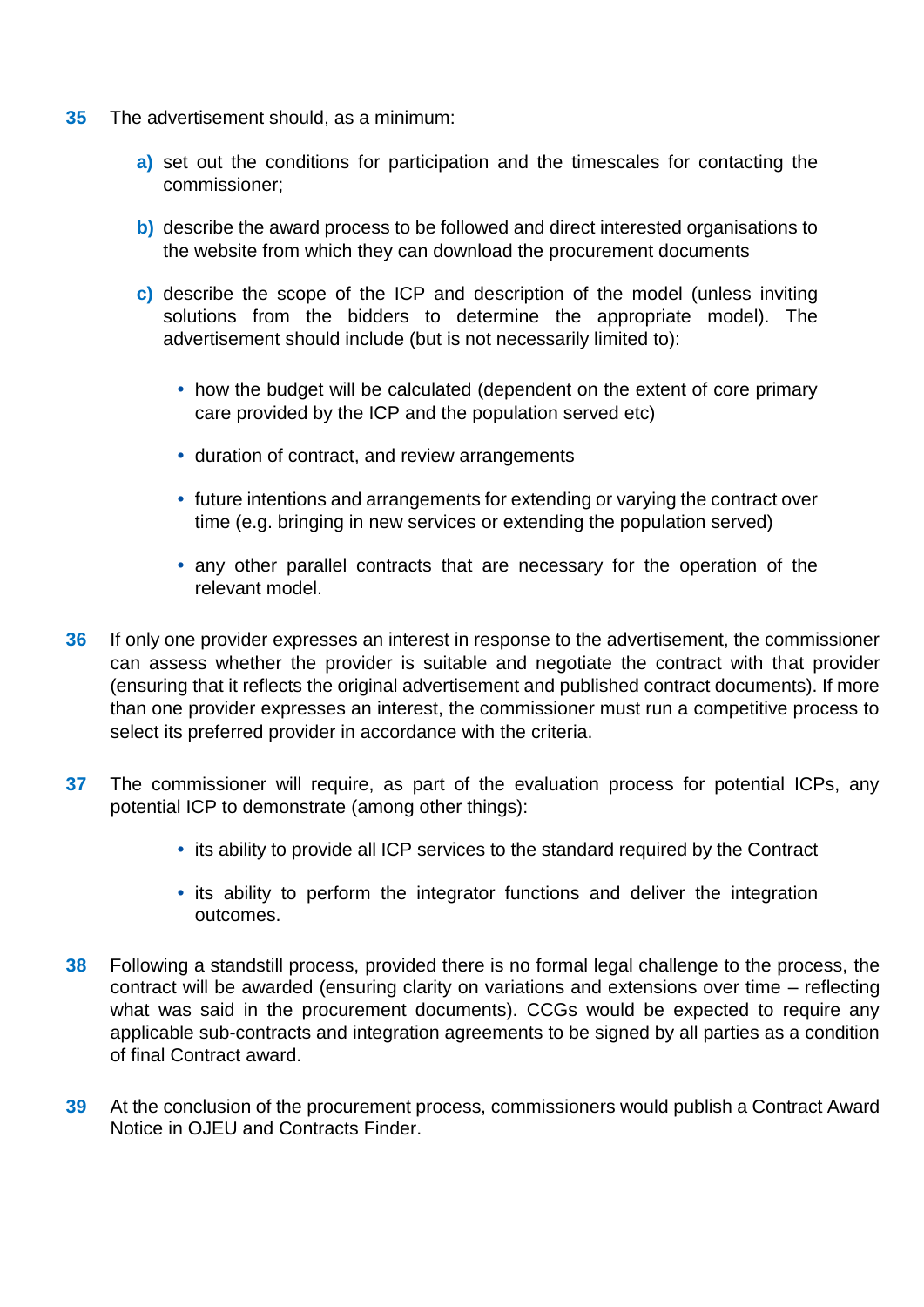# **GP involvement in the procurement**

- **40** Given the critical nature of GP participation in the ICP, a successful procurement will be contingent on full engagement with local practices. GP involvement needs to be carefully considered.
- **41** It is expected that commissioners will have engaged with the market (including GPs) and patients to determine the most appropriate model. Commissioners will need to have regard to any feedback from patients, providers and other relevant stakeholders about the type of ICP that is best suited for the local area when designing the model of care and procurement process. A commissioner may, for example, want to set out a scope and selection criteria for a fully integrated ICP, or for a partially integrated ICP. It is also possible that GPs within the patch will not all wish to relate to the ICP in the same way, therefore consideration could be given as to how decisions regarding the nature of GP participation could be taken during the procurement process.
- **42** For any of the options under development, any provider wishing to hold the ICP Contract will have to demonstrate through the procurement process how GP services will be integrated with any services delivered by the ICP. The commissioner's procurement documentation should set out the evidence required from the bidders in order to demonstrate participation by, or cooperation with, GPs. This might, for example, be in the form of:
	- **•** a memorandum of understanding, a consortium arrangement or bidding agreement
	- **•** sign up to an Integration Agreement which will govern the relationship between partially integrated practices and the ICP
	- **•** agreement to form an integrated organisation, and therefore to suspend (or terminate) existing primary care medical services contracts
	- **•** agreement to sign up to the shared vision for integrated care set out by the CCG.

Commissioners may want to assess this as part of any shortlisting process (for example, by requiring bidders to confirm the structure of the bidding entity(ies) but it is likely that this would be addressed in more detail within tenders or dialogue. Through the procurement process, it is likely that the CCG will need to determine whether any interested provider has obtained agreement from GPs to participate in an ICP.

- **43** The ICP Contract will, among other things, require the ICP:
	- **•** to ensure that its services and services delivered by GP practices under General Medical Services or Personal Medical Services contracts are operationally integrated, to deliver seamless care for patients
	- **•** to secure the sign-up to an Integration Agreement of those practices who wish to be part of a partially integrated model.
	- **•** to progress and perform against key performance indicators (KPIs) to measure the ICP and practice integration
	- **•** to achieve against certain metrics to receive certain payments.
- **44** The suggested terms of an Integration Agreement should be defined by the CCG at the commencement of the procurement process, however may develop during discussions between the ICP and practices. A template GP integration agreement is available [here.](https://www.england.nhs.uk/nhs-standard-contract/icp-contract-publications/)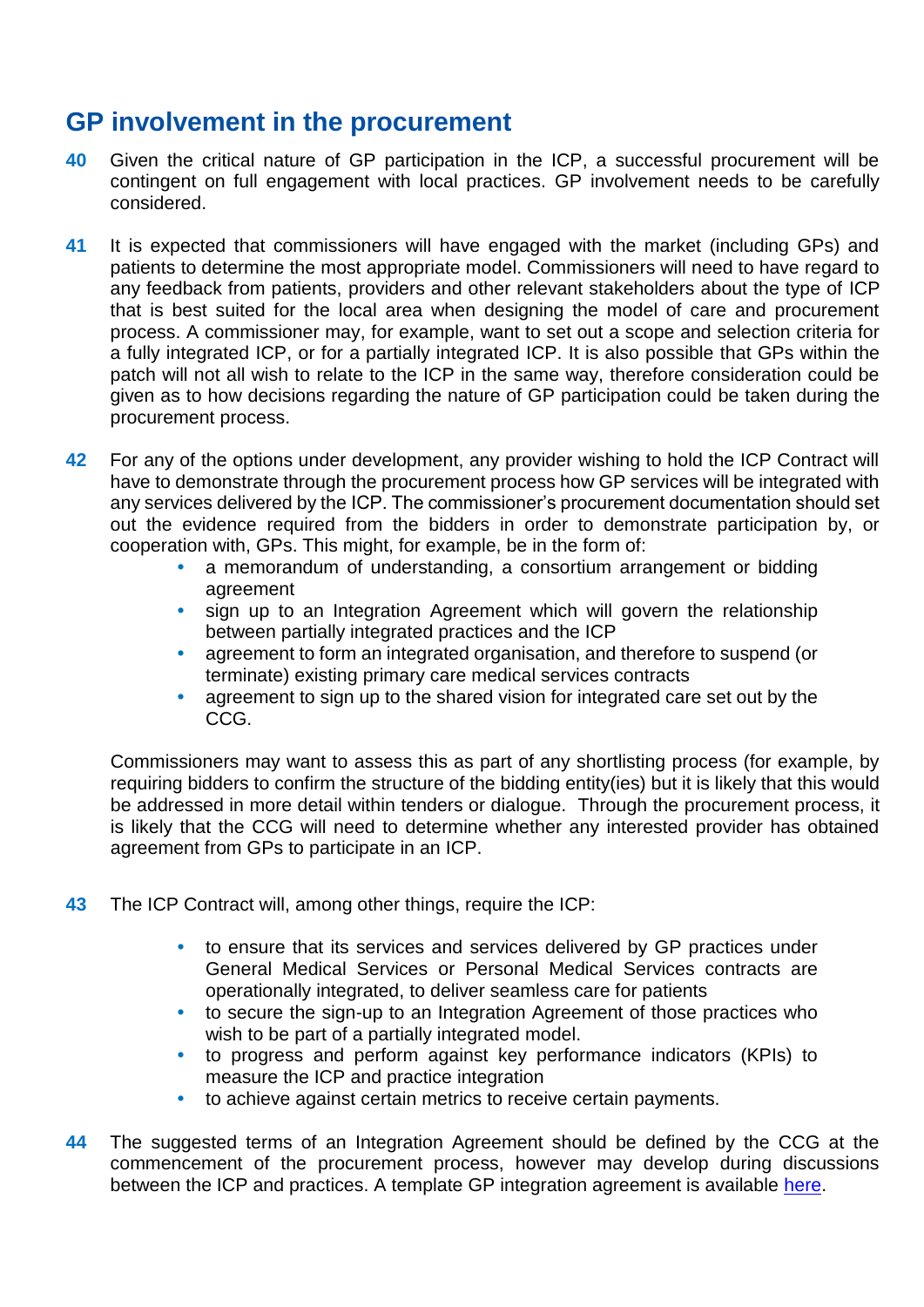**45** The commissioner will need to agree with the preferred bidder the terms of the Integration Agreement(s) if conducting dialogue.

### **GPs joining during the life of the contract**

- **46** There may be the option for GPs to join the ICP (either through an integration agreement or in a fully integrated organisation) after the initial procurement. This type of change to the scope of the Contract will be subject to the rules set out in the PCR 2015 around contractual variations (see the following section below), and where possible, commissioners should anticipate at the outset of the procurement process where likely changes of this nature are foreseen, and ensure that both the procurement documents (including the advertisement, but subject to scope for dialogue during the procurement process) and the contract provide for these changes in clear and unequivocal terms.
- **47** An example of this might be where an ICP area encompasses 10 practices, but one of those practices does not wish to become fully or partially integrated with the ICP at the outset. The Contract would need to define the services (if any) which the ICP will deliver to patients registered with the non-participating practice pending its full or partial integration. The Contract would further define the mechanism by which the practice could become fully or partially integrated, when those options would be available, and the consequences of either option being exercised (in terms of ICP service scope, financial flows, patient registration etc).

### **A mixed economy**

**48** It is possible, as highlighted above, that an ICP could encompass simultaneously some practices who wished to participate on a partially integrated basis, and some who would be fully integrated, having suspended their primary care contracts. The Contract will be able (with some modifications to be agreed with NHS England) to be used for this purpose.

### **Conflicts of interest**

**49** Commissioners should be aware of the possibility for conflicts of interest to arise when procuring primary care services through an ICP Contract, particularly where members of a CCG are bidding for the contract, and take appropriate steps to identify, mitigate and effectively prevent any conflicts. On 16 June 2017, NHS England published revised [statutory guidance](https://www.england.nhs.uk/publication/managing-conflicts-of-interest-revised-statutory-guidance-for-ccgs-2017/)  [on managing conflicts of interest for CCGs.](https://www.england.nhs.uk/publication/managing-conflicts-of-interest-revised-statutory-guidance-for-ccgs-2017/) This replaces the 2016 version of the guidance. We have included an annex to provide further advice on identifying, declaring and managing conflicts of interest in the commissioning of new care models: Annex K: Conflicts of interest and New Models of Care.

### **Involvement of other providers in the procurement**

**50** In many ways, the involvement of other providers such as, but not limited to, acute, community, social care, mental health or voluntary sector providers in the procurement will be similar to that in other procurements of NHS services. Providers will need to consider, based on the scope of the Contract, whether they have an interest in being party to a bid. This may be the case for example where they already provide elements of the proposed service scope. All bids, whether launched together by a consortium of providers or by an individual organisation, will be evaluated against the award criteria, and will therefore be expected to demonstrate how they will be able to deliver the services required by commissioners. The Contract may only be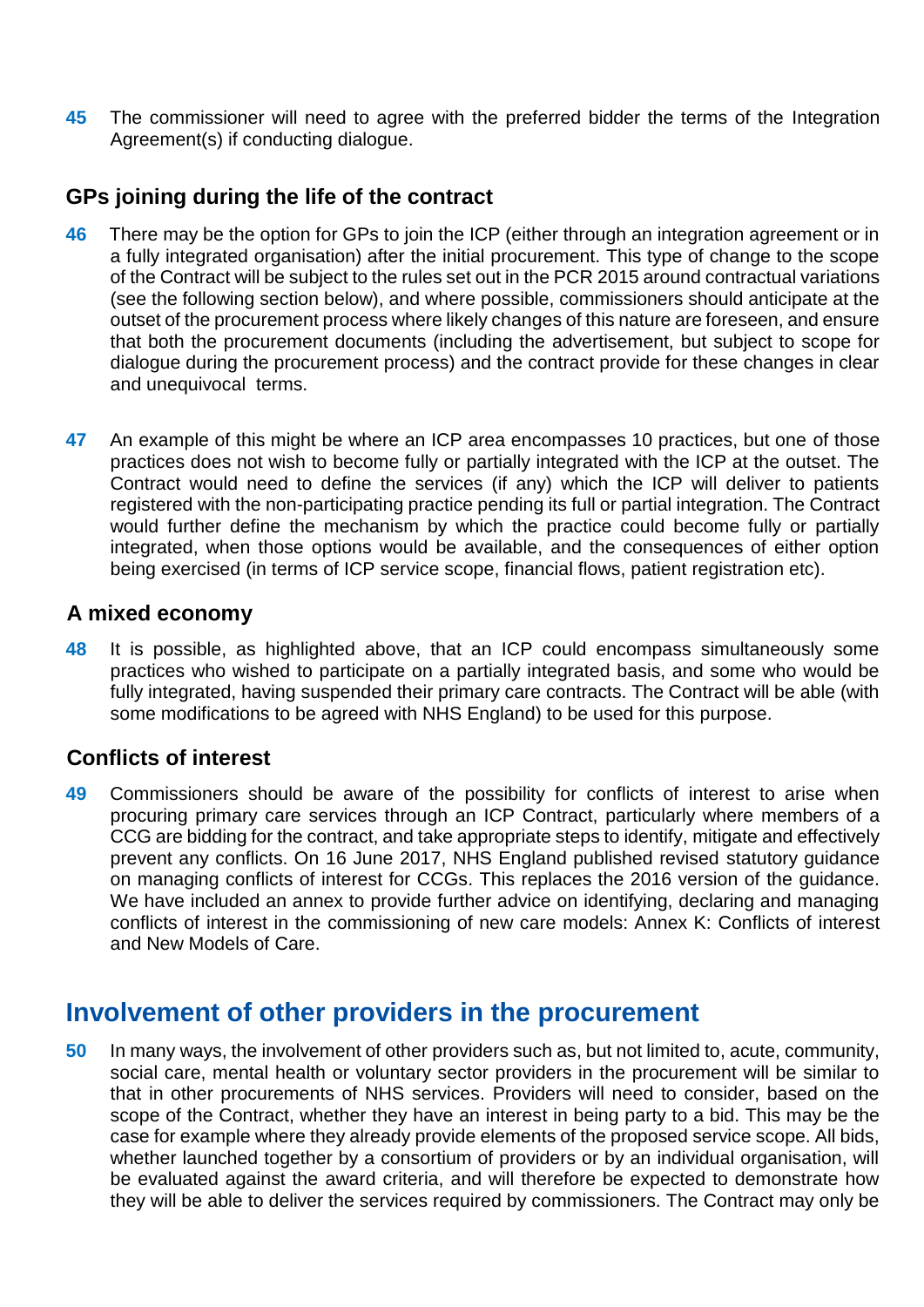awarded to a single legal entity, so providers bidding as a consortium would need to identify the legal entity they propose to act as the Contract holder. In order to meet the requirements in the Contract for integration with general practice, providers will also be expected to demonstrate how, as described in the previous section, they have reached agreement with local practices on future working arrangements, either as partially or fully integrated organisations.

**51** The implication of commissioning a larger contract which brings together services currently commissioned separately is that some providers, particularly those who provide a narrower range of services currently, may move to a subcontracting relationship with the ICP, rather than holding a direct contract with the CCG, Local Authority or NHS England. This may apply for example to voluntary sector providers, or separately to acute trusts, where they currently deliver hospital-based services that are within the scope of the ICP Contract. The commissioner(s) will require the details of any subcontracting arrangements to be developed over the course of the procurement, so that they have assurance on award of the Contract that all services will be mobilised to the required standard from the agreed commencement date. All significant relevant subcontracts and associated agreements will need to be signed together with the ICP Contract prior to mobilisation.

### **Changes to scope or scale of the ICP post contract award**

**52** Given the duration of the ICP Contract, it is expected that local discussions may be taking place around how the scope, scale or funding of the Contract will change over its life. This may for example include building in new service scope as other local contracts end, or inclusion of additional GP practices, increasing the population served. There are a number of principles around how these changes can be achieved within existing procurement law. This paper does not set out an exhaustive list of how changes can be achieved within existing procurement law and commissioners should take their own legal advice in relation to this issue.

### **Using a variation clause in the Contract**

- **53** This could be done where the changes (irrespective of monetary value) have been provided for in the initial procurement documents in clear, precise and unequivocal review clauses, which may include price revision clauses, provided that such clauses:
	- **a)** State the scope and nature of the possible changes or options as well as the conditions under which they may take place or be used; and
	- **b)** Do not provide for changes or options that would alter the overall nature of the Contract.
- **54** Therefore, the initial procurement/contracting documentation could be written to allow for a variation allowing new practices to join the ICP or upgrade the depth of their involvement to the 'full' model, including when and how the variation could be triggered (eg by the commissioner serving notice, to take effect at the start of year three) and the detailed terms and conditions of expansion (eg how the budget would be amended to reflect the change) (see also paragraphs 46 and 47 above).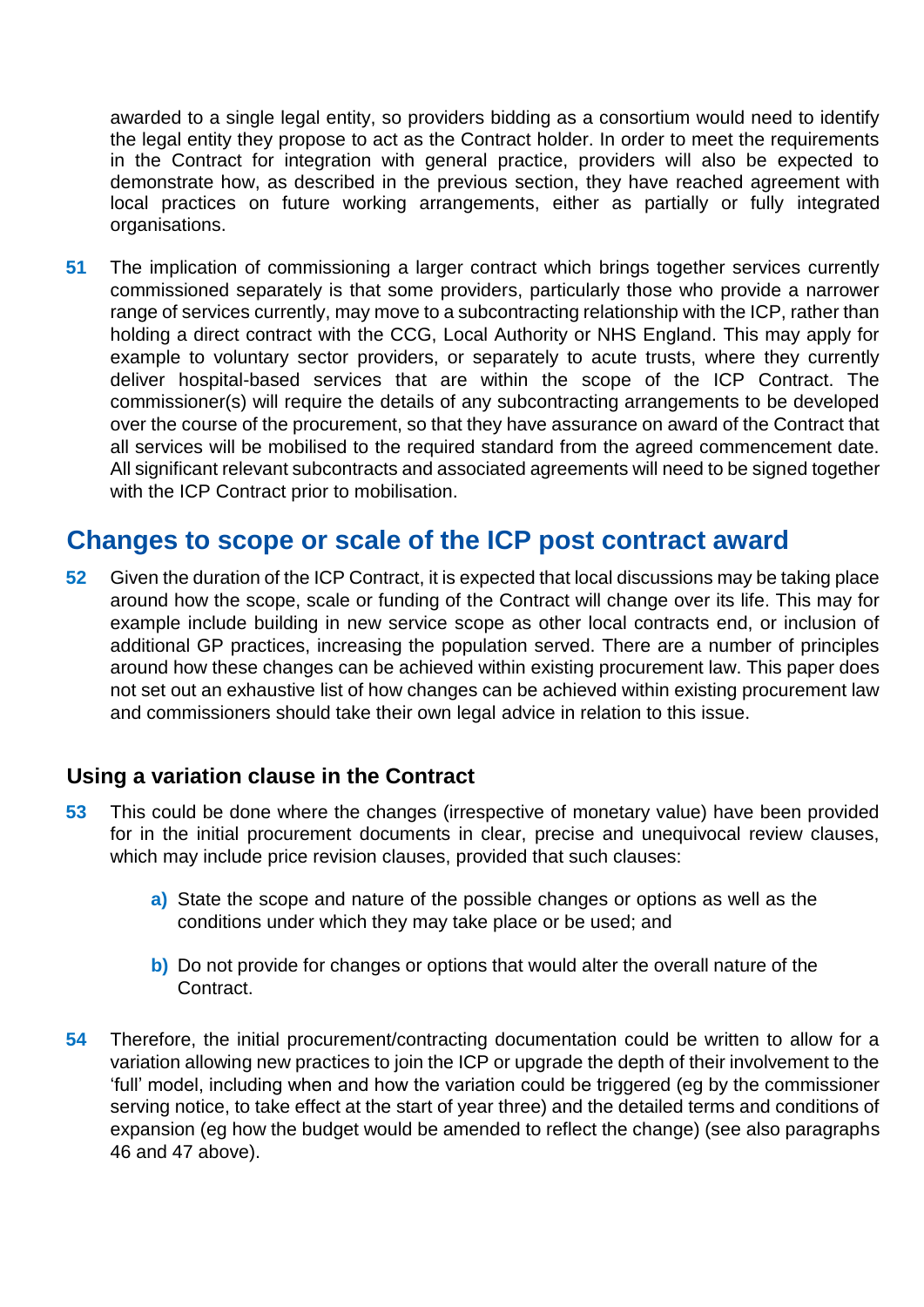**55** The complexity and risk should not be underestimated. The procurement and contracting documentation would have to be clear from the outset (including setting it out in the advertisement) about the population served by different services, how the related budget for those services is calculated, and how the budget is adjusted for incoming registered patients (or departing GPs returning to GMS) and the mechanism for making these changes. The bidders for the Contract would have to explicitly agree at the outset to the potential for future extension and explain how they would manage it.

### **Variations not included in initial procurement and contract but which need to be provided by the same contractor**

- **56** The PCR 2015 allow for changes to contracts without advertising a new contract where additional requirements become necessary and were not included in the initial procurement in the situation where a change of contractor to provide those requirements:
	- **•** cannot be made for economic or technical reasons such as requirements of interchangeability or interoperability with existing services provided under the initial procurement; and
	- **•** would cause significant inconvenience or substantial duplication of costs for the contracting authority.

This is provided that the increase in price does not exceed 50% of the value of the original contract (changes that are specifically envisaged in the original procurement documents, and in a review clause in the Contract, as described above, do not count towards the 50%).

- **57** This might allow for additional GP practices to be brought into the ICP or to upgrade their involvement (agreeing to suspend their GMS/PMS contracts, so enabling all services to be commissioned via the ICP Contract) without further advertising, provided the change is not over the 50% value threshold set out in the regulations. However, a case would need to be made that those additional services could not be delivered by a provider other than the ICP and that the requirements of the PCR 2015 had been satisfied.
- **58** It should be noted that the 50% limit is cumulative for the lifetime of the Contract; so applies to any changes made to the ICP Contract, not just changes to include GPs.
- **59** Any changes to the initial contract using this provision would require a convincing rationale for the services being provided by the same contractor and must be publicly recorded by the Commissioner issuing a Contract Award Notice in respect of the change.
- **60** In terms of practicality, considering the legal and other risks associated with this approach, it would be far preferable to anticipate and plan for foreseeable and anticipated changes, through the procurement and contract, rather than attempting to rely on this provision.

### **Other abilities to make changes**

**61** The PCR 2015 also provide for other changes to be made to a contract without re-advertising: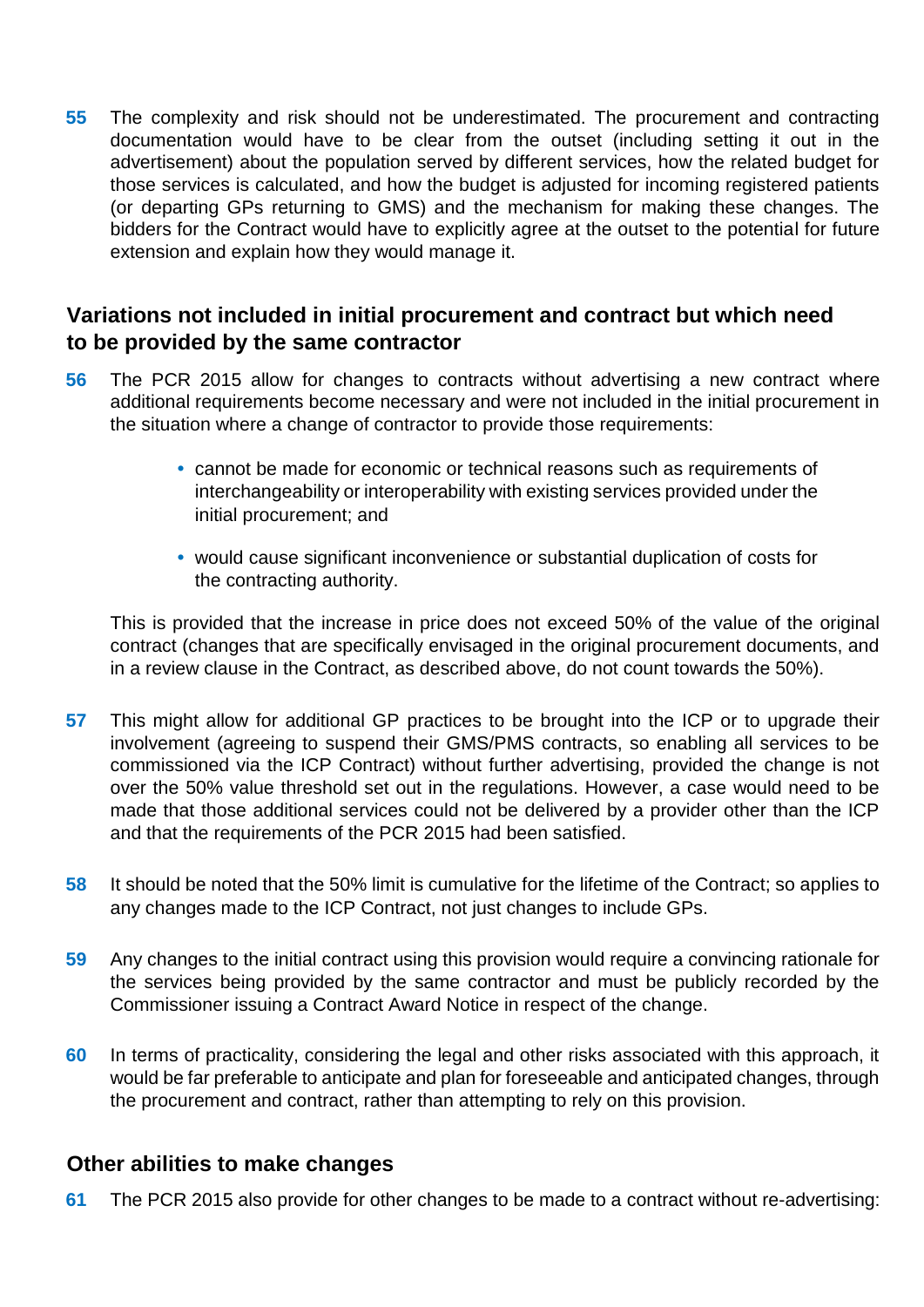- **a)** Unforeseen circumstances the contracting authority acting diligently could not have foreseen where the change does not alter the overall nature of the Contract and the value of each change does not exceed 50% of the original contract value (again cumulatively with all other changes);
- **b)** New contractor where allowed for in the Contract or as a result of corporate restructuring;
- **c)** Changes that are not substantial ie that don't render the Contract materially different, would not have allowed for admission of, or attracted, other candidates, do not change the economic balance in favour of the economic operator, does not extend the contract scope considerably or change the contractor other than as allowed above; and
- **d)** Low value changes are below the relevant EU financial threshold (currently

£615,278 for healthcare services as at the date of this paper) and are less than 10% of the initial contract value (again cumulative) and do not alter the overall nature of the Contract.

**62** The provisions allowing changes that are not substantial and low value changes may provide some latitude for change to include additional practices, but probably only on a very small scale. It would be far preferable, in terms of practicalities and legal and other risk, to build such changes into the procurement process and contract (particularly given the risk of cumulative changes).

**63** We have included as annexes to this paper some potential considerations in relation to workforce and estates. However, it is for commissioners to develop their own procurement processes for ICPs and there will clearly be a number of other issues concerning additional topics/matters to take account of.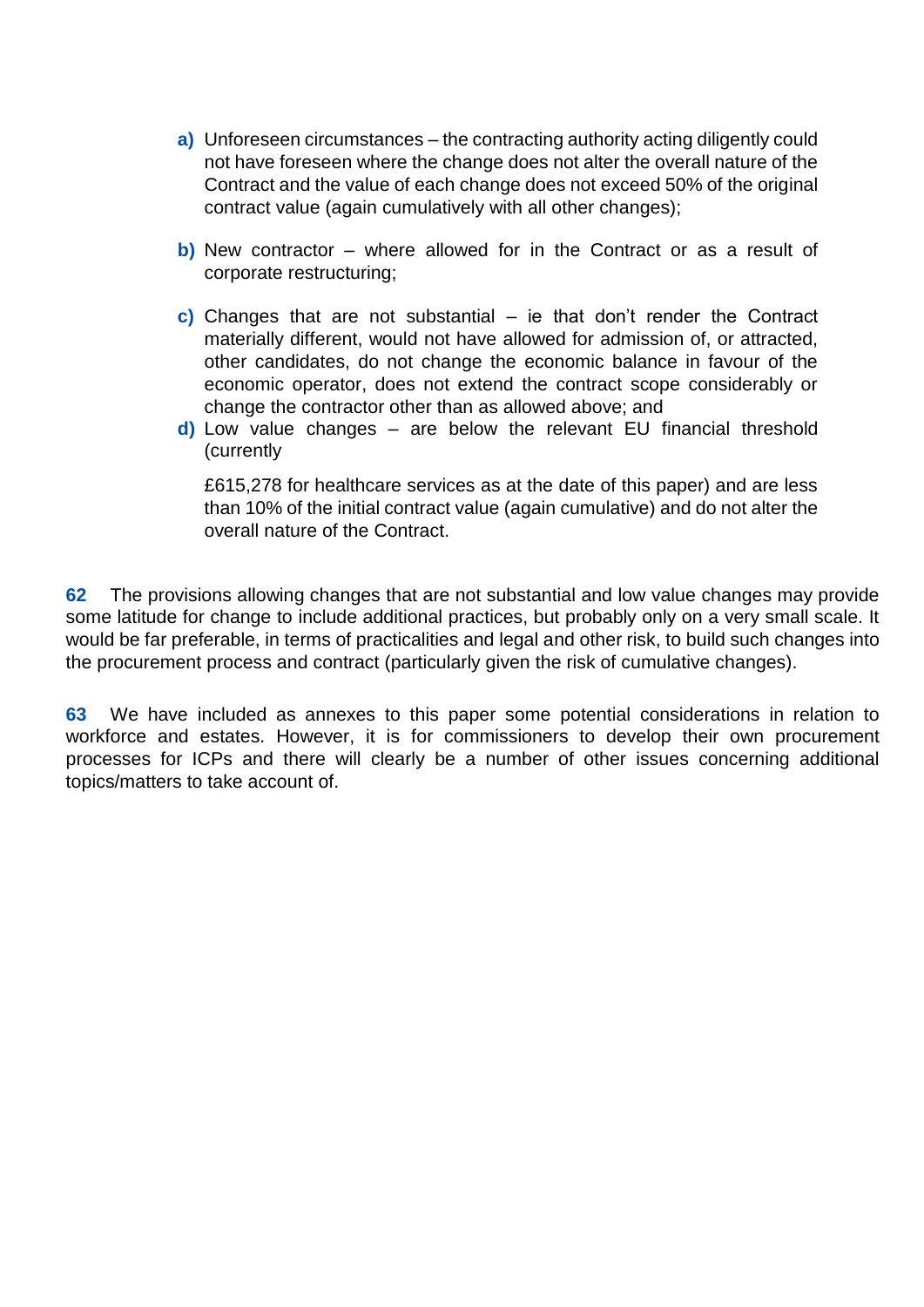# **ANNEX 1**

# **Workforce considerations for commissioners procuring an ICP**

### **1. The aim of this document**

This document sets out a number of factors relating to workforce planning that commissioners might wish to consider within their procurement processes for ICP Contracts, for example when determining the award criteria, or to assure themselves that bids are fit for purpose both in the immediate and longer term. The information and checklists contained in this document can be adapted for use in any, or all, phases of the procurement process and are not meant to represent a process in themselves.

### **2. Summary overview**

The current workforce providing services will be employed in a range of organisations including NHS trusts and foundation trusts, GP Practices, local authorities, independent providers and may include charities and the voluntary sector. Creating the right workforce, in the right place to deliver services at the right time is essential if the ICP is to achieve the health outcomes set out in the Contract. Commissioners might therefore want to assure themselves that bidders have clearly understood and taken into account the following workforce elements in their workforce planning and bids. (It is also worth identifying whether the data provided by bidders clearly differentiates between assumed and actual data, dependent on whether the workforce changes are proposed to take effect immediately or to be phased in over a period of time).

#### **Elements to consider include:**

- **•** A workforce baseline and an impact analysis of the proposed changes in service delivery on the current workforce, and clearly identified risks (including financial risks) and mitigations
- **•** The workforce strategy including:
	- **-** The transition and transformation plans for the workforce including changes to organisation form and employment models, with associated engagement and consultation plans.
	- **-** Implications for STP and ICS alignment
- **•** The ability of the bidder to maintain a safe well-led service during mobilisation and beyond.

A number of checklists have been developed against each of these elements, which can be found below.

Commissioners' requirements of bidders to submit future workforce transformation and employment model(s) and plans will vary. This will depend on the scale and complexity of the Contract and the organisational form of the ICP, subcontracting arrangements and how far the setup will differ from current arrangements. Commissioners in assuring themselves of a safe well led service may wish to consider the scale and complexity of the bidders' workforce proposals.

Commissioners should note that this document does not replace the need for them to take their own legal advice on the detail of their local procurement.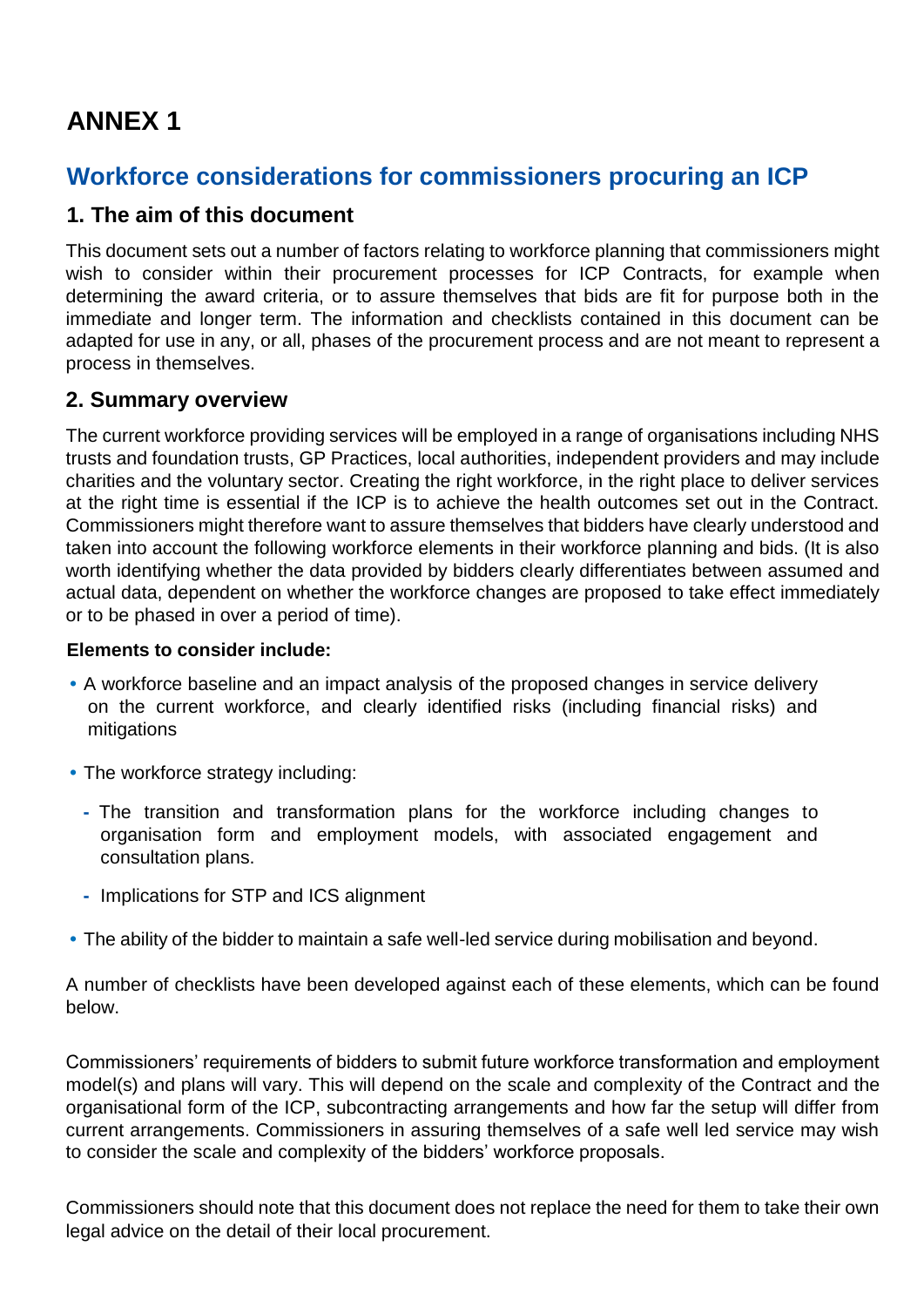### **3. Workforce and the ICP model**

The success of an ICP will depend on how it grows and deploys its assets. The transformation of care empowers and engages staff to work in different ways by creating new multidisciplinary teams; by redesigning jobs so that they are more rewarding, sustainable and efficient; and by implementing newer professional roles.

The workforce component is critical to the delivery of the ICP's care model in each local system. It takes time and effort to develop a new workforce culture, build skills and develop roles to support multi-professional working between health and social care teams.

### **4. Workforce checklists**

The following checklists are intended to be suggested, non-exhaustive lists of workforce considerations for those engaged in commissioning an ICP Contract.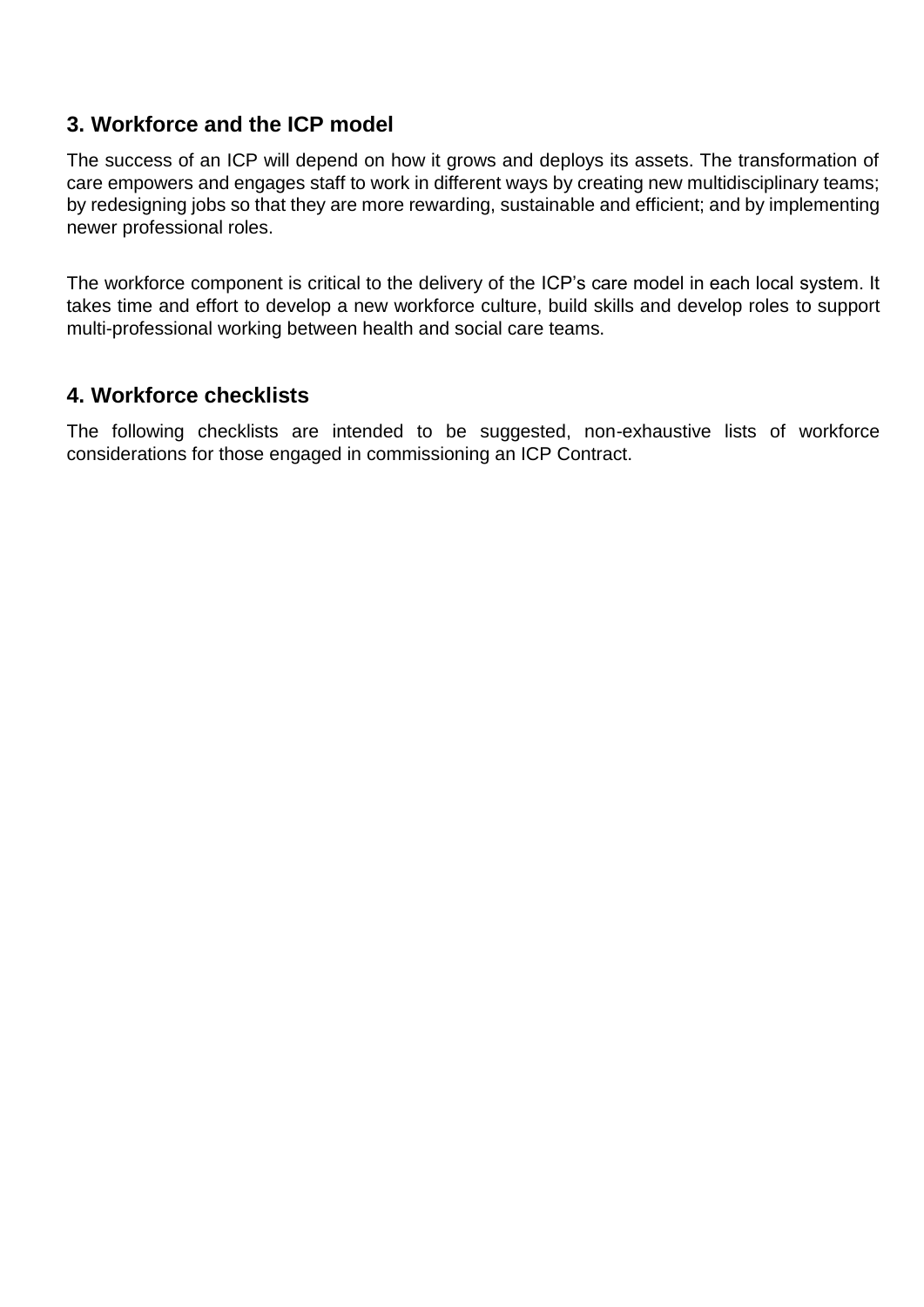**1.** Workforce baseline and an impact analysis of the proposed changes in service delivery on the current workforce (immediate or phased), with identified risks (including financial risks) and mitigating actions.

| <b>Proposed checklists to test bidders submissions</b> |                                                                                                                                                                                                                                                                                                                                                                                                                                                                                                                                                                                                                                                                                                                                                                                                                                                                                                                                                  |  |  |
|--------------------------------------------------------|--------------------------------------------------------------------------------------------------------------------------------------------------------------------------------------------------------------------------------------------------------------------------------------------------------------------------------------------------------------------------------------------------------------------------------------------------------------------------------------------------------------------------------------------------------------------------------------------------------------------------------------------------------------------------------------------------------------------------------------------------------------------------------------------------------------------------------------------------------------------------------------------------------------------------------------------------|--|--|
| <b>Current workforce</b>                               | Baseline current state workforce by:<br><b>Employing organisations</b><br>Terms and conditions (including pay and benefits/pension<br>$\bullet$<br>entitlement)<br>Current organisation structures, roles (numbers and type)<br>$\bullet$<br>Establishment versus actual workforce numbers, grade<br>$\bullet$<br>mix (and cost)<br>Vacancies<br>Interims / contractors costs and profile<br>$\bullet$<br>Skills/competence mix<br>$\bullet$<br>Work pattern profile (e.g. part/full time; flexible working,<br>$\bullet$<br>home working)<br>Diversity profile<br>$\bullet$<br>Turnover/Sickness Absence/Vacancy rates<br>$\bullet$<br>Behavioural and cultural analysis / staff engagement, e.g.<br>$\bullet$<br>staff survey scores<br>Leadership capability and capacity assessment<br>$\bullet$<br>HR capability and capacity assessment<br>$\bullet$<br>Staff engagement and partnership working arrangements<br>/ trade union recognition |  |  |
| Organisation design                                    | <b>Future state</b><br>Identification of the future required skills/competence mix and<br>team based approach by:<br>Employing organisation(s) / governance and assurance<br>(e.g. boards)<br>Terms and conditions (including pay and benefits/pension<br>$\bullet$<br>entitlement)<br>Target structures (reporting lines), roles (numbers, grades<br>$\bullet$<br>and type) – new, extended and as-is<br>Business critical roles – expect focus on clinical front-line<br>$\bullet$<br>roles<br>Workforce numbers, grade mix (and cost)<br>Partnership working arrangements / trade union<br>recognition<br>Skills/competence mix (new and existing)<br>Behavioural, leadership and cultural changes to enable<br>$\bullet$<br>integrated working<br>Education and training plans                                                                                                                                                               |  |  |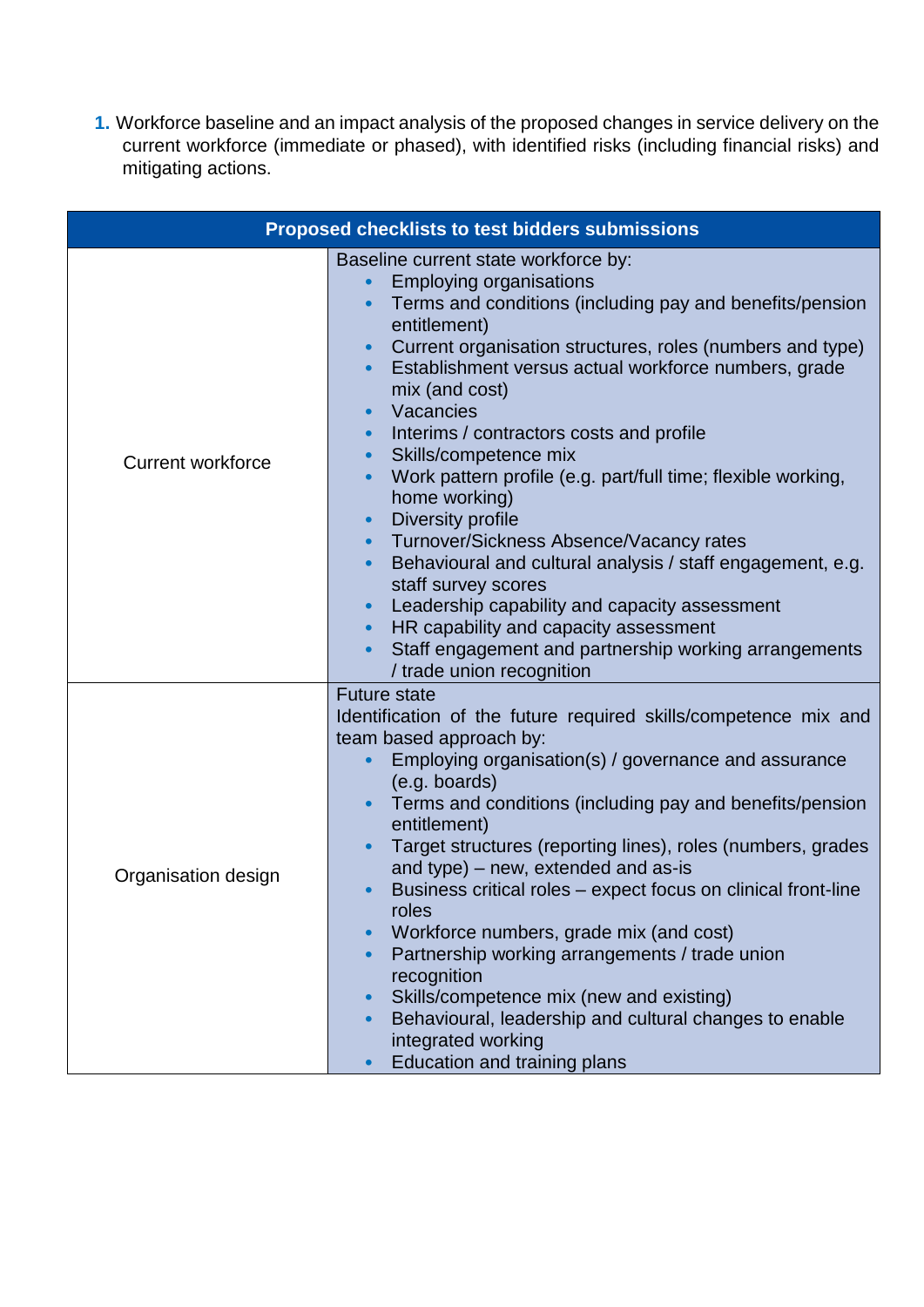| <b>Proposed checklists to test bidders submissions</b> |                                                                                                                                                                                                                                                                                                                                                                                                                                                                                                                                                                                                                                                                                                                                                                                                                                                                                                                                                                                                                                                                           |  |  |
|--------------------------------------------------------|---------------------------------------------------------------------------------------------------------------------------------------------------------------------------------------------------------------------------------------------------------------------------------------------------------------------------------------------------------------------------------------------------------------------------------------------------------------------------------------------------------------------------------------------------------------------------------------------------------------------------------------------------------------------------------------------------------------------------------------------------------------------------------------------------------------------------------------------------------------------------------------------------------------------------------------------------------------------------------------------------------------------------------------------------------------------------|--|--|
| Organisation design                                    | Feasibility study/gap analysis<br>The gap between current and future state workforce by:<br>Workforce numbers, grade mix (cost)<br>Skills/competency gaps (new and existing) – particular focus on<br>$\bullet$<br>business critical skills<br>Resource gaps v planned redundancies - particular focus on<br>$\bullet$<br>business critical roles and people<br>Staff engagement / partnership working arrangements<br>$\bullet$<br>Behaviours and culture (new ways of working)<br>$\bullet$<br>Diversity impact<br>$\bullet$<br>Governance and assurance structures<br>$\bullet$<br>Identified key risks, issues and mitigation<br>$\bullet$<br>Available fund to effect change and deliver reconfigured services<br>$\bullet$                                                                                                                                                                                                                                                                                                                                          |  |  |
| Workforce impact<br>analysis, risks and<br>mitigation  | Technical and legal e.g. the legal basis for a transfer of functions<br>$\bullet$<br>TUPE/COSOP, transfer schemes / orders<br>$\bullet$<br>Barriers and enablers – national, regional and / or local, including<br>$\bullet$<br>regulation, estates, technology, availability of workforce data<br>Potential redundancy costs<br>$\bullet$<br>Identified costs associated with new skills or additional capacity<br>$\bullet$<br>requirements<br>Terms and conditions e.g. the possibility, or otherwise, of<br>$\bullet$<br>harmonisation<br>Pensions e.g. protection of occupational pensions<br>$\bullet$<br>Identified conflicting employment policies and plans to co-design<br>$\bullet$<br>any required overarching policies to enable transition<br>Implications of creating any new employing body e.g. whole<br>$\bullet$<br>system nurse bank<br>Equality impact assessment<br>$\bullet$<br>Existing regulations, e.g. associated with changing current job<br>roles<br>Implications of workforce changes to existing facilities, estates,<br>technology, etc. |  |  |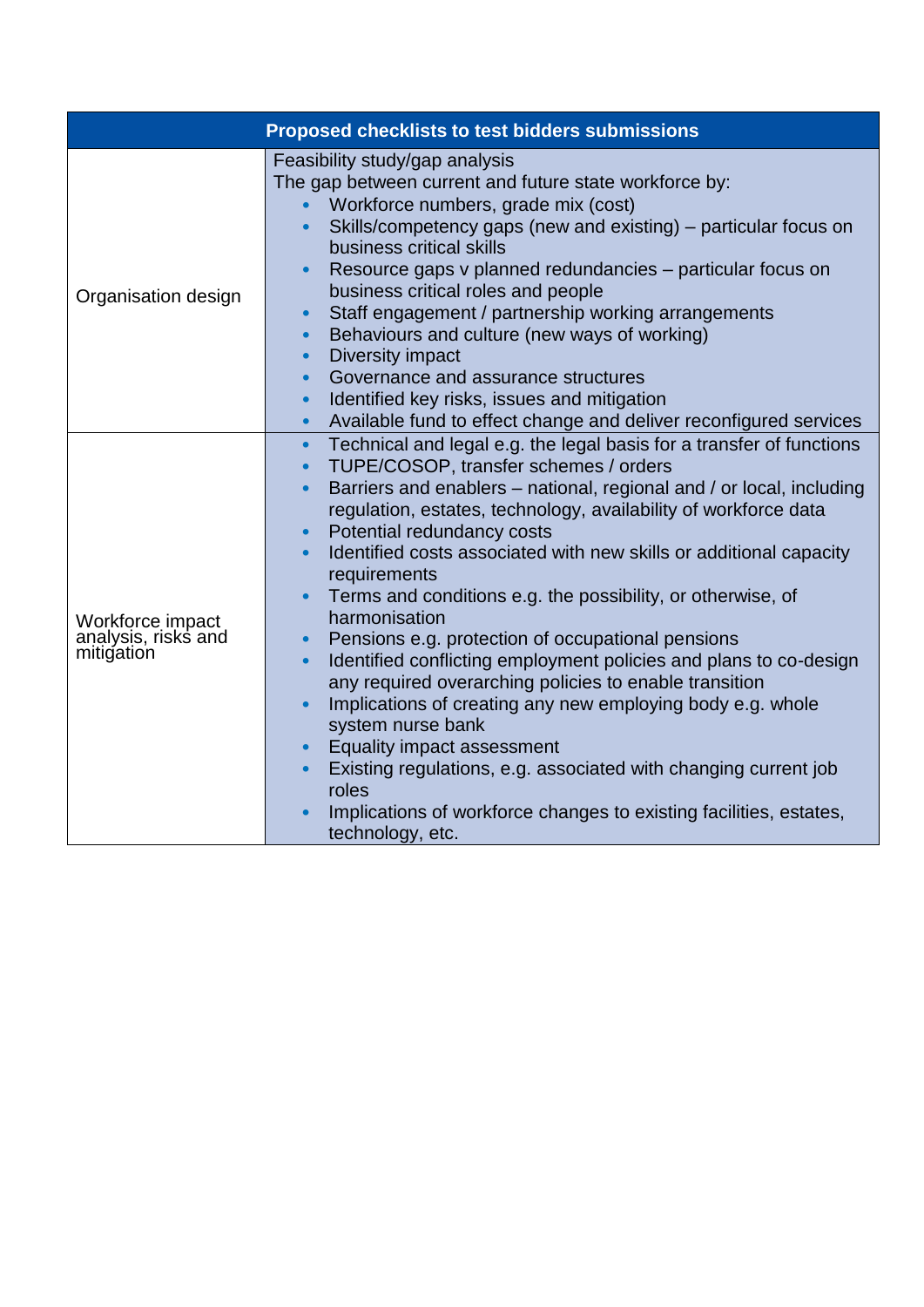#### **2** Workforce strategy including

- **a)** The transition and transformation plans for the workforce including changes to organisation form and employment models, with associated engagement and consultation plans should be considered
- **b)** STP and ICS alignment

| <b>Proposed checklists to test bidders submissions</b>           |                                                                                                                                                                                                                                                                                                                                                                                                                                                                                                                                                                                                                                                                                                                                                                                                                                                                                                                                                                                                                                                                                           |  |
|------------------------------------------------------------------|-------------------------------------------------------------------------------------------------------------------------------------------------------------------------------------------------------------------------------------------------------------------------------------------------------------------------------------------------------------------------------------------------------------------------------------------------------------------------------------------------------------------------------------------------------------------------------------------------------------------------------------------------------------------------------------------------------------------------------------------------------------------------------------------------------------------------------------------------------------------------------------------------------------------------------------------------------------------------------------------------------------------------------------------------------------------------------------------|--|
|                                                                  | A clearly defined organisation development plan and workforce<br>strategy to support the agreed organisational form and a compelling<br>narrative describing the future state ICP, including (but not limited<br>$to)$ :<br>'Target' organisation defined (future state) with supporting<br>$\bullet$<br>case for change, including financial and other resourcing<br>requirements<br>Detailed 'target' organisation structures - overarching<br>$\bullet$<br>governance and assurance structure(s), reporting structures,<br>numbers of existing / new roles and role definitions,<br>establishment and associated employment costs<br>Clarity about the current position – number of current employers,<br>$\bullet$<br>existing structures, roles, terms and conditions, working patterns,<br>employees, diversity, establishment and associated employment<br>costs, current staff engagement and partnership working<br>arrangements<br>Feasibility study / gap analysis to test practicability and<br>$\bullet$<br>sustainability of 'target' organisation design, including number |  |
| Organisation<br>design/<br>development and<br>workforce strategy | of any redundant posts and affected staff, capability and<br>capacity of existing workforce and identified resourcing 'pools'<br>to plug any gaps through a labour market analysis, impact on<br>diversity and inclusion, available funds to effect the changes<br>and deliver reconfigured services, barriers and enablers<br>(national, regional or local) - e.g. legislation, regulation,<br>estates, technology, data, etc<br>Transition plan to support move from current to target state<br>$\bullet$<br>(people migration plan) – timetable / phasing, information<br>sharing agreements for sharing of workforce data, due<br>diligence process and timetable, staff<br>engagement/communication, partnership working and<br>consultation plans, redundancies, recruitment, re-training of<br>existing workforce, affecting immediate changes to<br>leadership capability and capacity to affect initial change                                                                                                                                                                   |  |
|                                                                  | A longer term plan to show how bidders intend to ensure<br>$\bullet$<br>sustainable organisation and service delivery change,<br>including training, education and learning and development<br>Throughout the change process, delivery of the workforce<br>strategy and plan will be dependent on the providers' ability<br>to engage effectively with all workforce stakeholders                                                                                                                                                                                                                                                                                                                                                                                                                                                                                                                                                                                                                                                                                                         |  |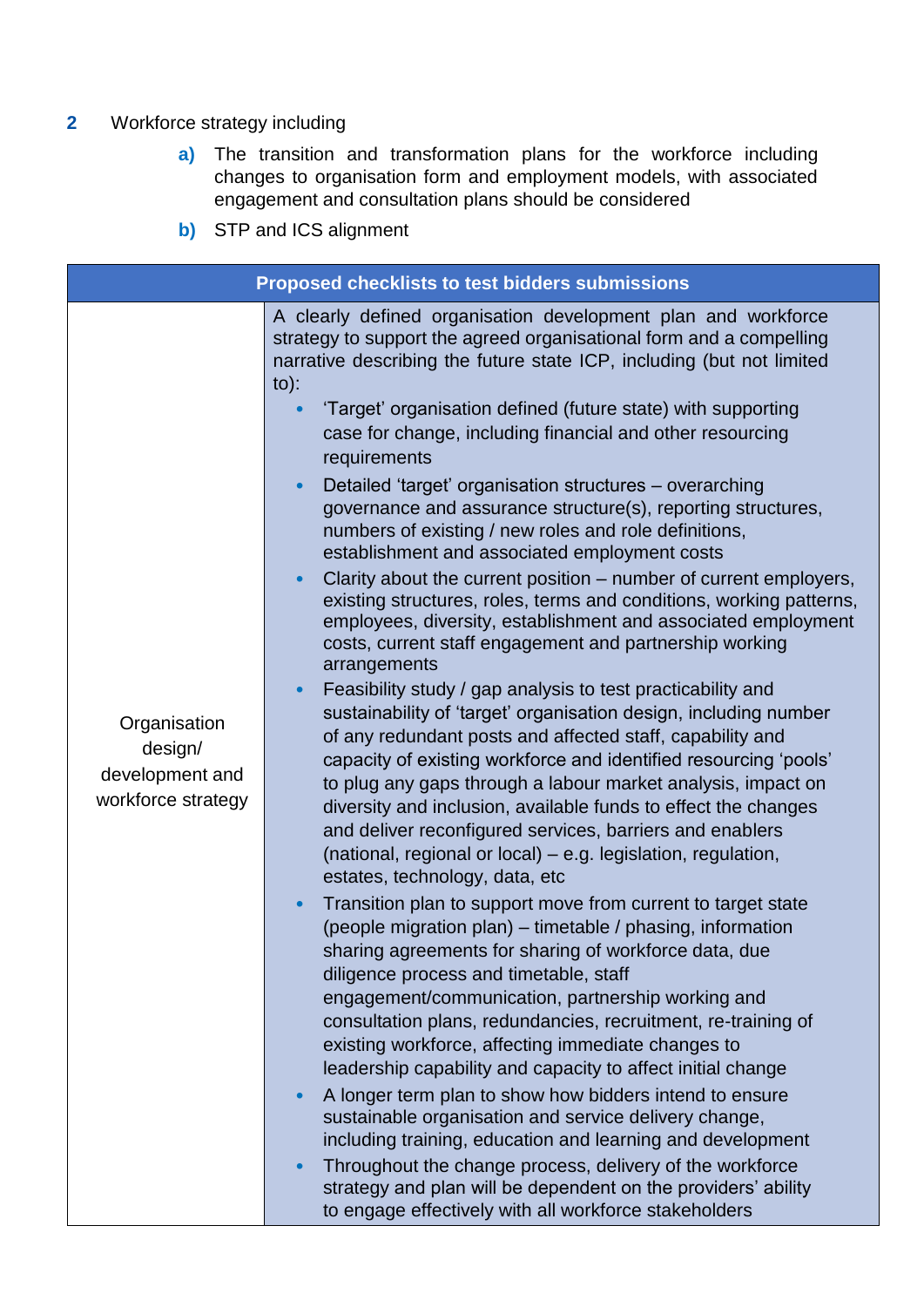| <b>Proposed checklists to test bidders submissions</b> |                                                                                                                                                                                                                                                                                                                                                                                                                                                                                                                                                                                                                                                                                                                                                                                                                                                                                                                                                                                                                                                                                                                                                                                                                                                                                                                                                                                                                                                                                                                                                                                                                                                                |  |  |
|--------------------------------------------------------|----------------------------------------------------------------------------------------------------------------------------------------------------------------------------------------------------------------------------------------------------------------------------------------------------------------------------------------------------------------------------------------------------------------------------------------------------------------------------------------------------------------------------------------------------------------------------------------------------------------------------------------------------------------------------------------------------------------------------------------------------------------------------------------------------------------------------------------------------------------------------------------------------------------------------------------------------------------------------------------------------------------------------------------------------------------------------------------------------------------------------------------------------------------------------------------------------------------------------------------------------------------------------------------------------------------------------------------------------------------------------------------------------------------------------------------------------------------------------------------------------------------------------------------------------------------------------------------------------------------------------------------------------------------|--|--|
| <b>Transition plan</b>                                 | Transition approach (e.g. dual running / 'lift and shift') and<br>$\bullet$<br>associated timetable and costs<br>Transition team - HR capability and capacity;<br>$\bullet$<br>programme and change management structures /<br>resources, including:<br>Governance and assurance structures<br>Risks, issues and mitigation plans/actions<br>÷<br>Costs (see below)<br>Demonstrable evidence that appropriate advice has been<br>taken, shared and agreed with all affected employing<br>organisations on the legal basis of any staff transfers<br>Staff engagement, partnership working and consultation plans<br>$\bullet$<br>(see below 'transition principles')<br>Information sharing agreements for sharing of workforce data<br>$\bullet$<br>Due diligence process and timetable<br>$\bullet$<br>Any Redundancies / redeployment / re-training of existing<br>$\bullet$<br>workforce<br><b>Recruitment plans</b><br>$\bullet$<br>Affecting immediate changes to leadership capability and<br>$\bullet$<br>capacity to affect initial change (might include interim resourcing<br>solutions)<br>OD plan<br>$\bullet$                                                                                                                                                                                                                                                                                                                                                                                                                                                                                                                                    |  |  |
| <b>Transition principles</b>                           | Employers should be expected to apply good practice transition<br>principles that have been consulted on and agreed through<br>appropriate partnership working structures and processes and<br>include the following:<br>Ensure the long term sustainability of service delivery by (the<br>following list provides examples and is not exhaustive):<br>Retaining valuable skills and experience required for the<br>future<br>Clearly defining and developing the necessary leadership<br>capability and capacity<br>Ensuring affordable structures by integrating, for example,<br>back office and senior leadership functions wherever<br>practicable and appropriate to minimise avoidable<br>duplication of roles.<br>Ensure staff are consulted with and kept informed of progress<br>and of available transfers and redeployment opportunities.<br>Minimise redundancies.<br>$\bullet$<br>Minimise disruption to business critical 'clinical' and 'care' roles<br>$\bullet$<br>Ensure the approach to change is transparent, equitable, fair and<br>$\bullet$<br>as simple as possible<br>Ensure compliance with relevant employment legislation and<br><b>COSOP</b><br>Effect transfers in accordance with the Transfer of Undertakings<br>$\bullet$<br>(Protection of Employment) Regulations 2006 (TUPE) where it<br>applies. In circumstances where TUPE does not apply in strict<br>legal terms, regard must be had to the Cabinet Office Statement<br>of Practice, January 2000 (Revised December 2013) ('COSOP').<br>In COSOP the employees involved in such transfers will be<br>treated, unless there are exceptional reasons not to do so, no |  |  |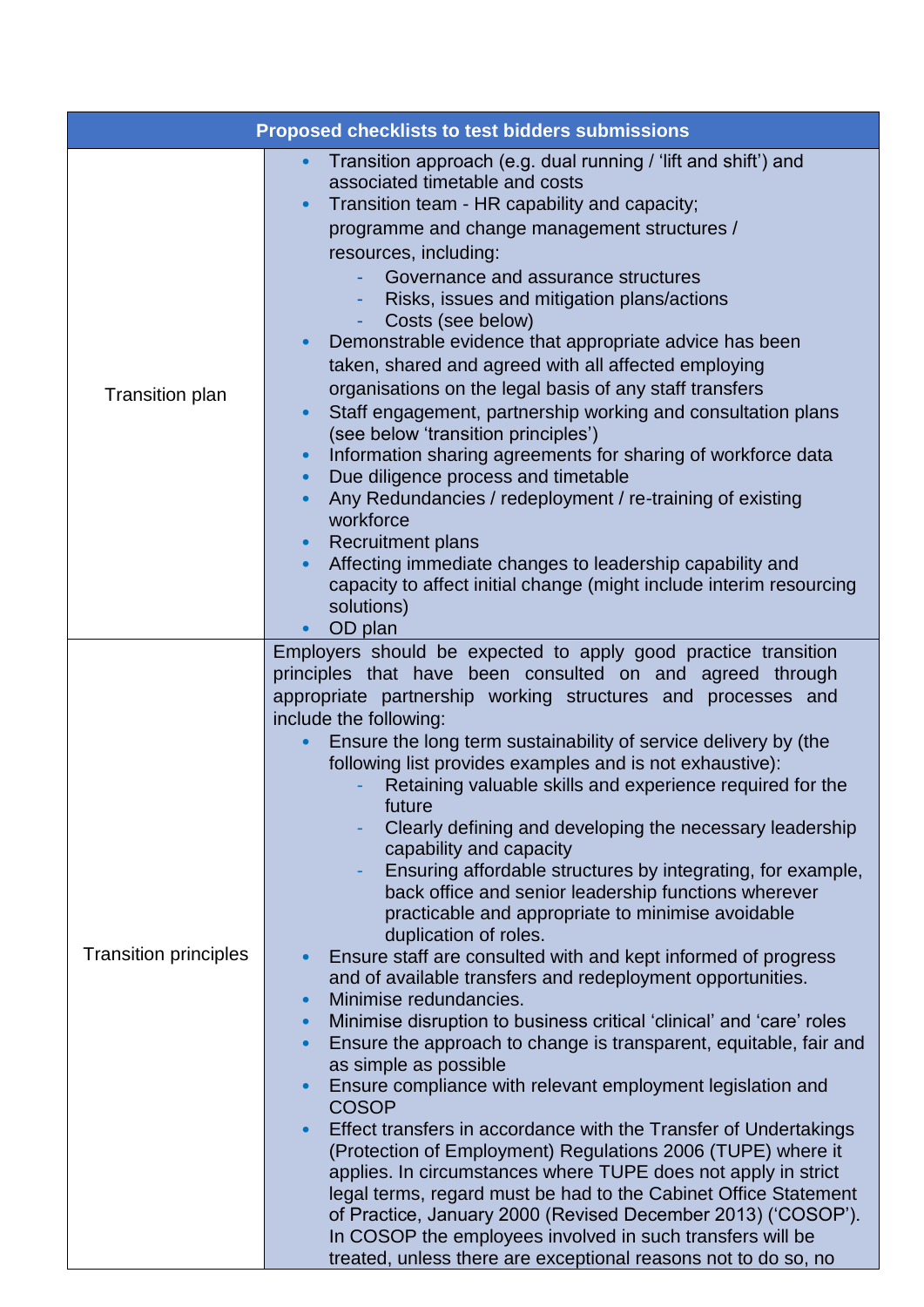| <b>Proposed checklists to test bidders submissions</b> |                                                                                                                                                                                                                                                                                                                                                                                                                                                                                                                                                                                                                                                                             |  |
|--------------------------------------------------------|-----------------------------------------------------------------------------------------------------------------------------------------------------------------------------------------------------------------------------------------------------------------------------------------------------------------------------------------------------------------------------------------------------------------------------------------------------------------------------------------------------------------------------------------------------------------------------------------------------------------------------------------------------------------------------|--|
|                                                        | less favourably than if TUPE applied in relation to protecting<br>statutory continuity of employment and transferring on current<br>terms and conditions including any contractual redundancy or<br>severance entitlements. Further, principles contained within the<br>Fair Deal Annex of COSOP relating to occupational pensions will<br>be adhered to.<br>Enable new organisations to be effective in the operation of their<br>$\bullet$<br>business by pre-transfer selection of staff, where appropriate.<br>Prior to transfer, it is expected that transferors ('sender'<br>employers) will comply fully with current legislation and<br>employment law requirements |  |
| Stakeholder<br>engagement                              | Plans should include the following stakeholder groups as a minimum:<br><b>Clinical leaders</b><br>$\bullet$<br>Workforce (existing and new)<br>Workforce representation including trade unions and/or employee<br>elected representatives, across organisational boundaries<br>Arms-length bodies (ALBs) - key ALBs include HEE, NHS<br>$\bullet$<br>England and NHS Improvement, CQC<br><b>Business Services Authority</b><br>$\bullet$<br>Third sector including voluntary and charity organisations<br>$\bullet$<br>Local authority<br>$\bullet$<br><b>Patient representatives</b>                                                                                       |  |
| Contribution to<br><b>System Plans</b>                 | The proposed service redesign sits within the context of the ST/ICS, and<br>therefore it is expected that bidder proposals would identify their<br>contribution to the workforce change priorities required to enable the<br>STP/ICS vision:<br>Delivery of key national priorities (to include national clinical<br>standards and seven-day services)<br>New models of care<br>$\bullet$<br>Delivering services at scale<br>Strategies for prevention<br>$\bullet$                                                                                                                                                                                                         |  |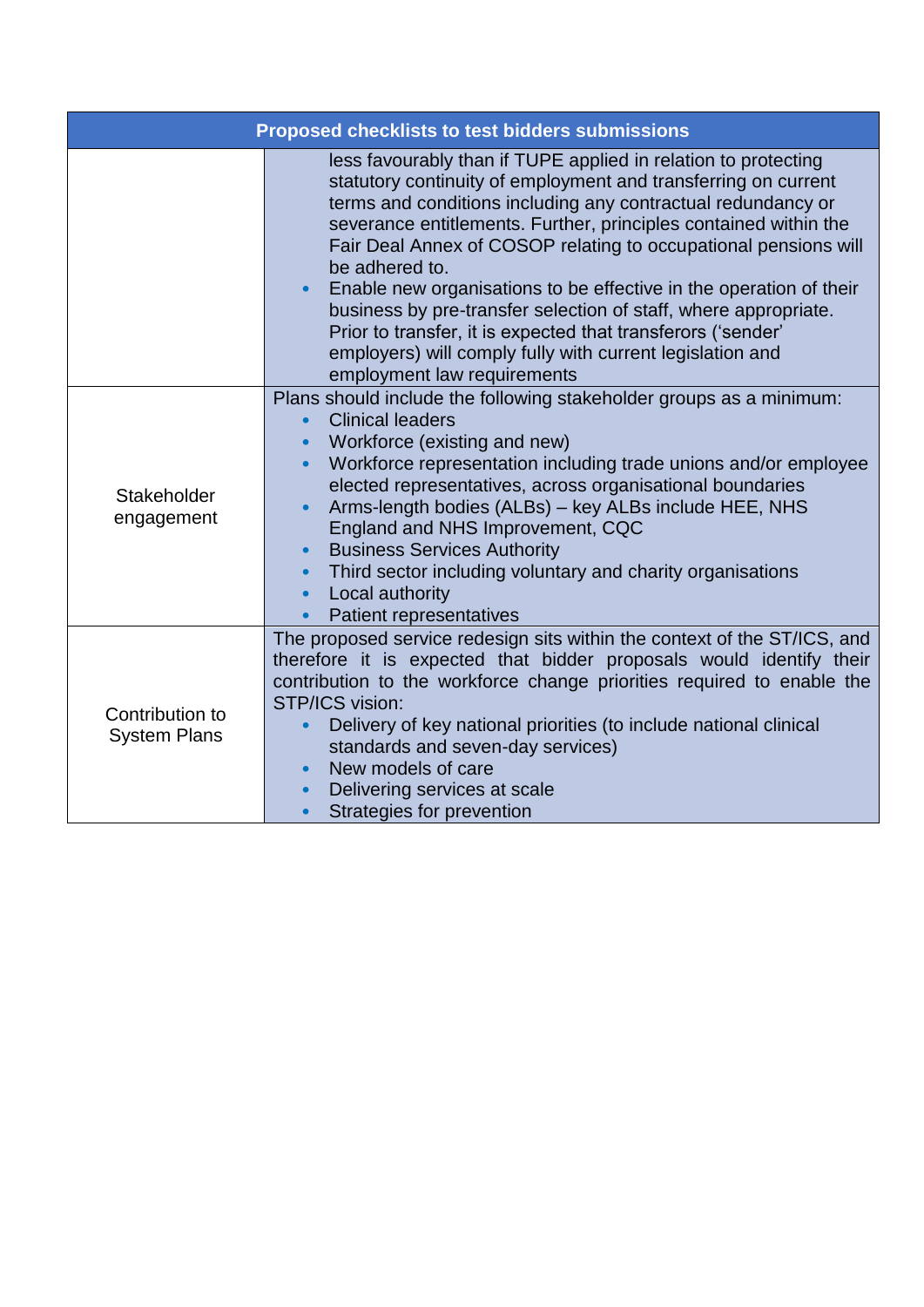**3** Consider whether bidders have the ability to maintain a safe well led service during mobilisation and beyond.

| <b>Proposed checklists to test bidders submissions</b>                                                                                                                             |                                                                                                                                                                                                                                                                                                                                                                                                                                                                                                                                                                                                                                                                                   |  |  |
|------------------------------------------------------------------------------------------------------------------------------------------------------------------------------------|-----------------------------------------------------------------------------------------------------------------------------------------------------------------------------------------------------------------------------------------------------------------------------------------------------------------------------------------------------------------------------------------------------------------------------------------------------------------------------------------------------------------------------------------------------------------------------------------------------------------------------------------------------------------------------------|--|--|
| Governance<br>arrangements to<br>support mobilisation<br>and beyond                                                                                                                | Bidders should demonstrate plans to ensure that appropriate<br>governance arrangements will be established including:<br>New governance structure for the ICP including:<br>$\bullet$<br><b>Board</b><br>ICP integrated PMO to ensure success of mobilisation<br>and new integrated organisation<br>Appropriate leadership in place in time for mobilisation.<br>Mobilisation plans and process for reporting/monitoring<br>including milestones for:<br>Public and staff consultation executed<br>Clinical governance/ professional registration/ revalidation<br>of clinical staff complete<br>Patient complaints process in place<br>Safe staffing levels in place for go live |  |  |
| Organisation<br>development/<br>sustainability plans<br>to ensure that the<br>long term plans are<br>in place to embed<br>and maintain<br>required changes                         | Plans to develop and embed new ways of working<br>$\bullet$<br>Plans to build 'new' leadership capability and capacity<br>$\bullet$<br>Strategic resourcing plans to ensure continued access to core<br>/ key skills and resources, including education and training,<br>skills development, talent management<br>Continuous improvement plans to assess the ongoing<br>$\bullet$<br>effectiveness of the original 'target' organisation design                                                                                                                                                                                                                                   |  |  |
| Workforce<br>education, training<br>and resourcing plan<br>to identify new<br>training and<br>education needs<br>that will emerge as<br>a consequence of<br>new ways of<br>working | Detailed training needs analysis skills / competence /<br>$\bullet$<br>behaviours<br>Commissioning plans for education and skills development,<br>$\bullet$<br>including leadership development<br>Ongoing resource plan, including identified pools / markets<br>$\bullet$<br>and talent management strategies and approaches.                                                                                                                                                                                                                                                                                                                                                   |  |  |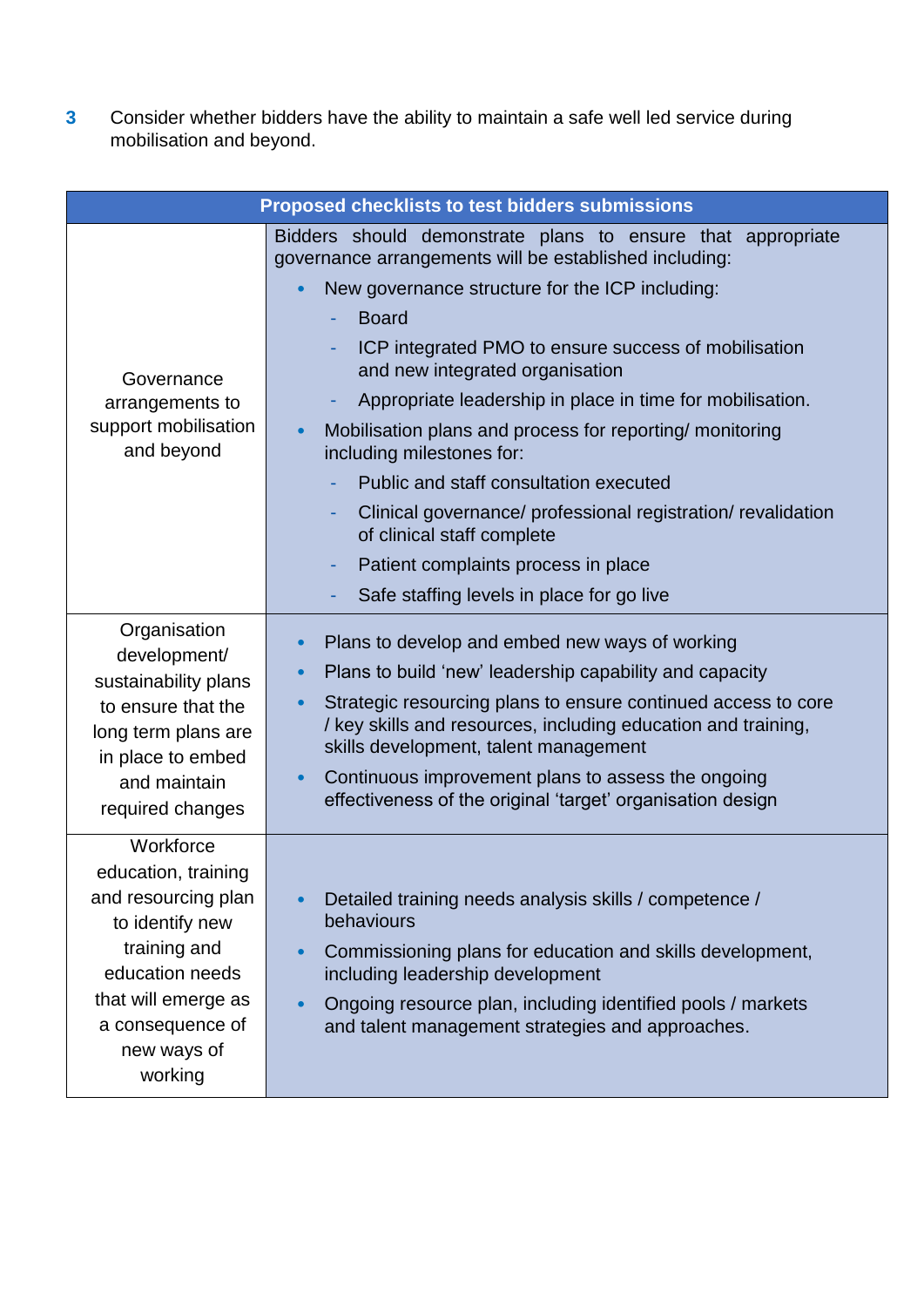# **ANNEX 2 Estates considerations for commissioners procuring an ICP**

# **Introduction**

- **1** This annex sets out a number of considerations for commissioners wishing to procure an ICP Contract with respect to the estate from which the ICP's care model and services would be delivered.
- **2** Commissioners should note that this document does not replace the need for them to take their own legal advice on the detail of their local procurement.

### **The importance of estates in delivering the ICP's care model**

- **3** Estates can act as a key enabler as well as a barrier to achieving local ambitions for redesigning services. Whilst local configuration, context and requirements will vary, the estate from which services are delivered will be an important consideration for commissioners and potential ICP providers.
- **4** The table below suggests how estate could help deliver the ICP's care model:

| <b>Feature</b>                     | <b>Detail</b>                                                                                                                                                                                                                                                                                               | <b>How this supports ICP</b><br>care model delivery                                                     |
|------------------------------------|-------------------------------------------------------------------------------------------------------------------------------------------------------------------------------------------------------------------------------------------------------------------------------------------------------------|---------------------------------------------------------------------------------------------------------|
| Rationalisation and<br>utilisation | <b>Working</b><br>with<br>partners<br>across the whole public<br>sector to:<br>make efficient<br>$\bullet$<br>use of existing<br>estate<br>coordinate<br>$\bullet$<br>estates<br>planning,<br>design,<br>disposal and<br>investment<br>standardise<br>$\bullet$<br>clinical and<br>back office<br>functions | Cost effective,<br>$\bullet$<br>suitable and<br>sustainable estate<br>from which to<br>provide services |
| Location                           | Accessible<br>and<br>consolidated<br>estate<br>to<br>co-location<br><b>of</b><br>support<br>services (where this makes<br>sense locally) including out<br>hours, primary<br>οf<br>care,                                                                                                                     | Enables joined up<br>$\bullet$<br>care closer to<br>home and in the<br>community                        |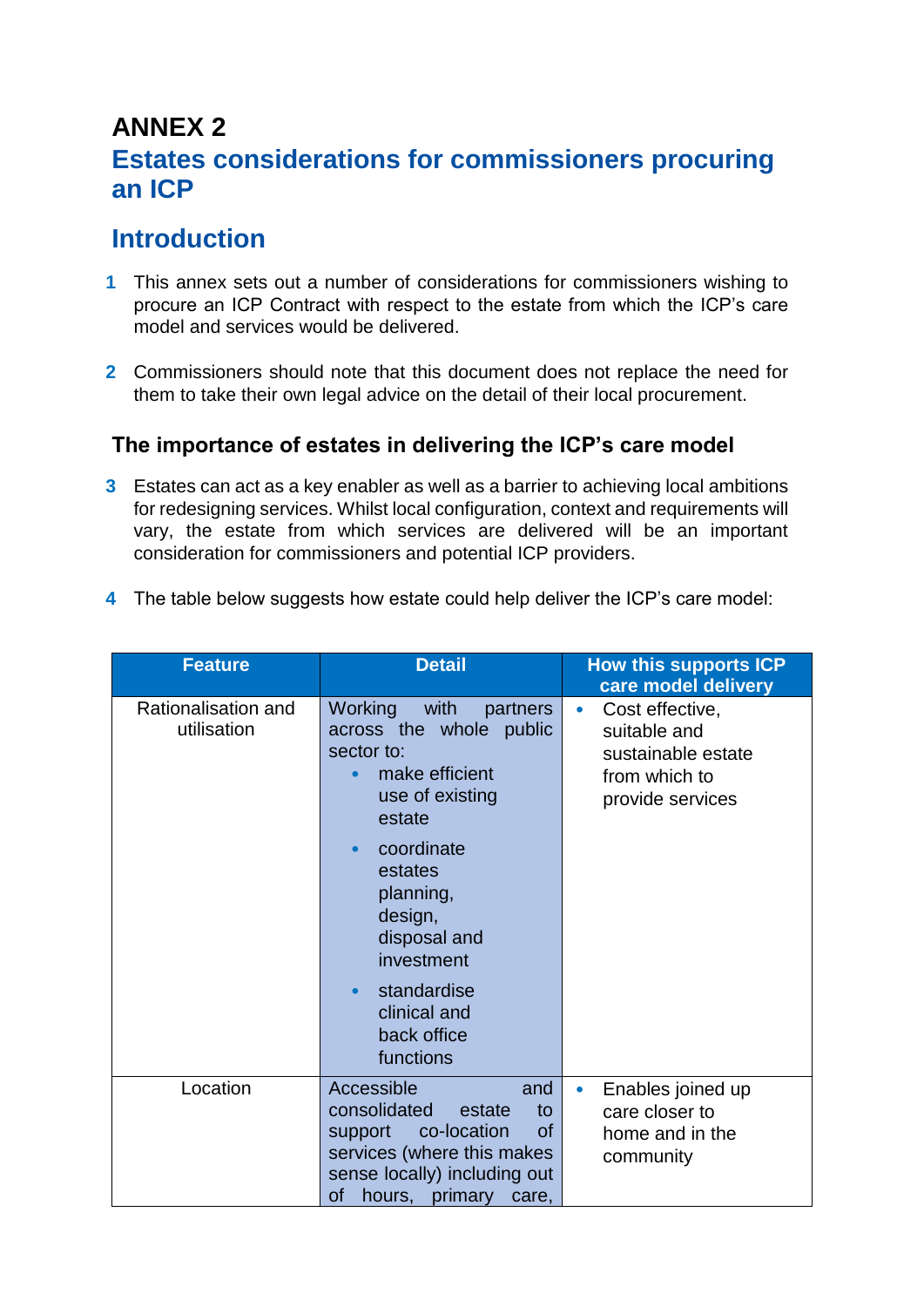|             | community and specialist<br>services                                                                                                                       |           | <b>Supports</b><br>community<br>multidisciplinary<br>working<br>An extensivist<br>care model<br>including<br>enhanced primary<br>and community<br>services                                                                          |
|-------------|------------------------------------------------------------------------------------------------------------------------------------------------------------|-----------|-------------------------------------------------------------------------------------------------------------------------------------------------------------------------------------------------------------------------------------|
| Flexibility | Able to meet current and<br>future demand pressures<br>as well as respond to an<br>evolving service scope                                                  | $\bullet$ | Flexible use of the<br>multipurpose<br>community bed<br>base                                                                                                                                                                        |
|             |                                                                                                                                                            |           | Accommodate mix<br>of services<br>including<br>preventative<br>services and<br>specialists<br>working in the<br>community                                                                                                           |
|             |                                                                                                                                                            |           | Single point of<br>access to broad<br>range of services                                                                                                                                                                             |
| Capability  | <b>Offers</b><br>the<br>space,<br>infrastructure,<br>$\mathsf{I}\mathsf{T}$<br>and<br>facilities to deliver the care<br>model                              | $\bullet$ | Supports the<br>equipment and<br>teams needed to<br>deliver a broader<br>range of services<br>such as<br>diagnostics,<br>outpatient care<br>and alternatives to<br>face to face<br>appointments<br>such as digital<br>consultations |
| Scale       | Primary<br>and<br>community<br>care premises configured<br>with additional capacity to<br>able<br>provide<br>to<br>be<br>enhanced primary care at<br>scale | $\bullet$ | Delivers whole<br>population health<br>model                                                                                                                                                                                        |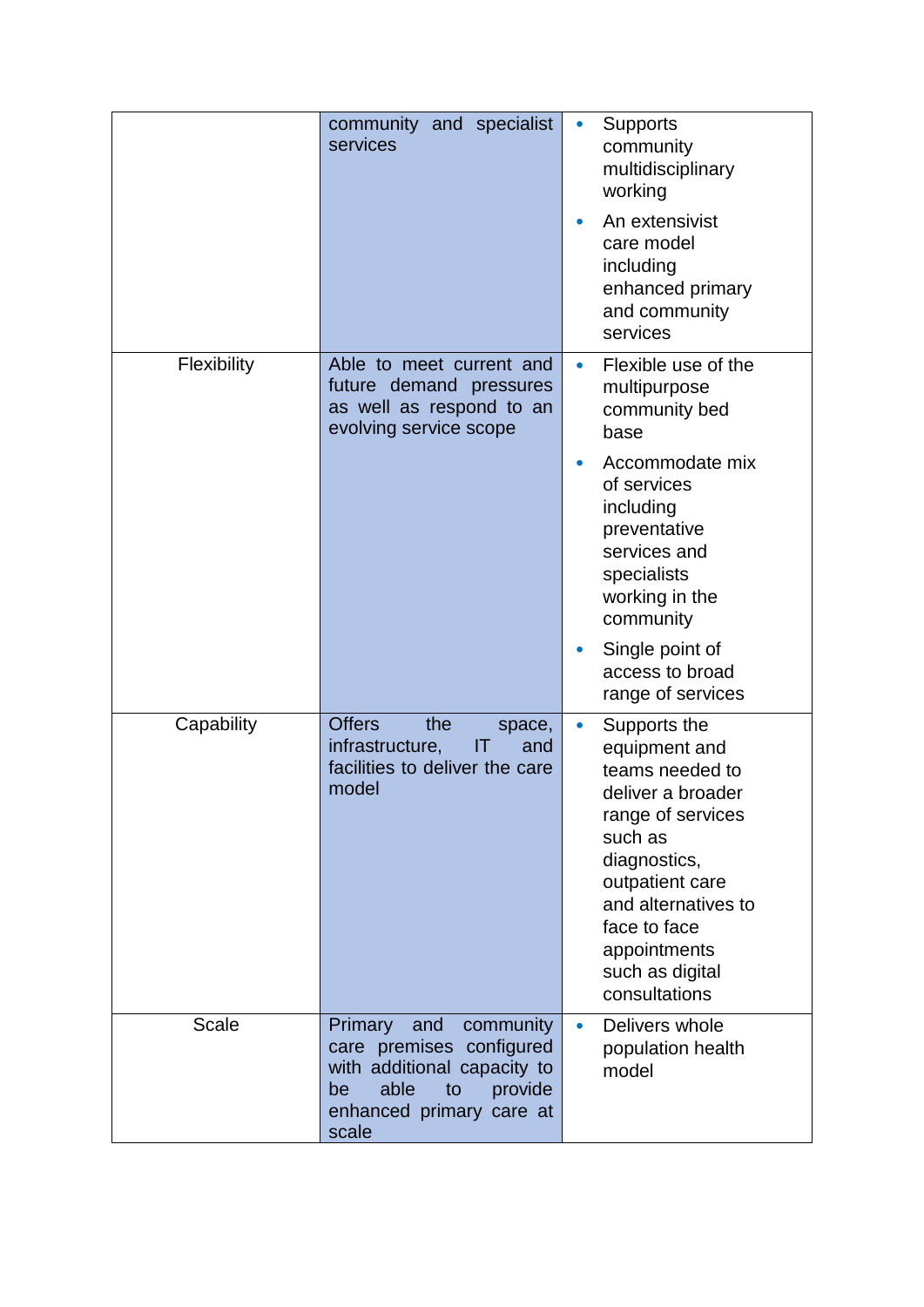# **Key considerations**

### **ICP estates strategy**

- **5** Prospective bidders for an ICP Contract should be able to describe the estate from which they will deliver their care model and services. Commissioners should ask prospective providers to submit an estates strategy as part of their bid. This will help the CCG understand the providers' plans to:
	- **•** Maximise use of existing estate and the locations from which they intend to deliver services including optimising occupancy costs and the value derived from that estate;
	- **•** develop premises and target investments that support local service and capacity requirements;
	- **•** facilitate the disposal of surplus and/or poorly-used assets for the benefit of the wider NHS;
	- **•** deliver services from safe, secure, accessible and appropriate buildings;
	- **•** use high-quality healthcare environments, which may aid staff retention and morale and patient outcomes and satisfaction levels; and
	- **•** comply with sustainable development and environmental requirements and initiatives.
- **6** The commissioner will need to articulate how it will assess the estates strategy in the award criteria. The commissioner should also consider what information can be made available or signposted to for all potential bidders in order for them to develop their strategies. This may include details about the current estate landscape including details on the quality of premises, use and ownership and relevant information from Sustainability and Transformation Plans (STPs) estate Workbooks/Strategies. Commissioners should undertake their own work in identifying the core estate from which they expect services to be delivered as part of their own / STP estates strategy, and provide this detail within the tender pack for bidders to reference. Where sites must be used by the provider, these locations will need to be mandated and commissioners must be explicit within the contract.

### **Strategic fit**

**7** A bidding ICP should be able to demonstrate how their estates strategy is consistent with, and reflected in, the local estates strategies of each relevant CCG and local authorities. An ICP estates strategy should reflect and demonstrate alignment with STP/ICS planning and estates strategy.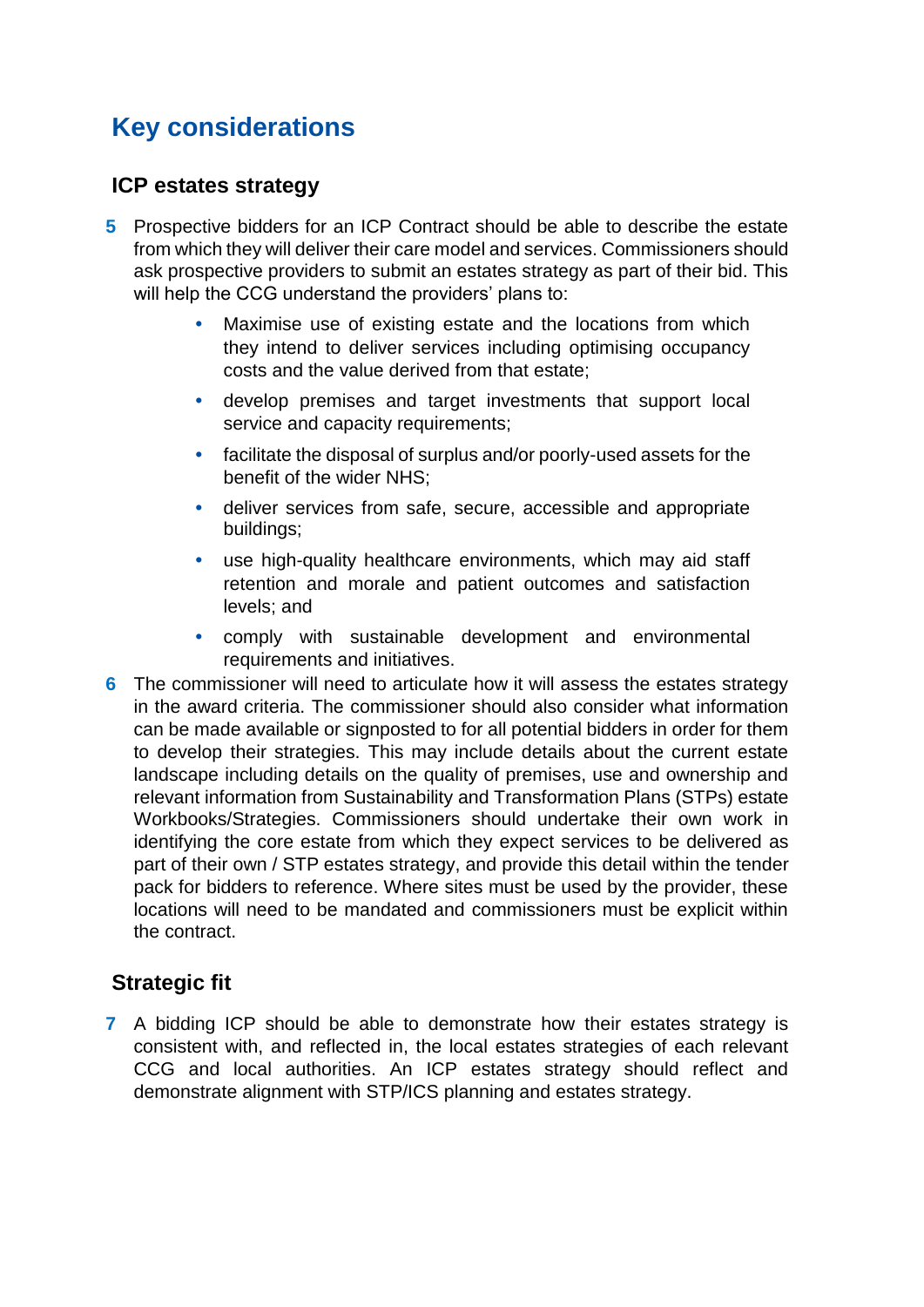### **Reflecting change**

**8** An ICP estates strategy should demonstrate how their use of estate will change (including future estate requirements) as their care model matures over the length of the contract. A credible and robust estates strategy would seek to articulate the following:

| Part A        | The day one position $-$ ICP describes delivery of their care model from the<br>existing available estate                                  |
|---------------|--------------------------------------------------------------------------------------------------------------------------------------------|
|               | Optimal configuration - sets outs a phased and affordable (in capital and                                                                  |
| <b>Part B</b> | revenue impact terms) plan to get from the day one position to an optimised<br>delivery infrastructure to maximise the care model benefits |

**9** Further detail on the key considerations within both parts is set out below.

# **PART A - The day one position**

- **10** This part would set out the 'where we are now' in terms of the current and preexisting estate from which the ICP would serve the population covered by the ICP Contract.
- **11** A prospective ICP should undertake an estates appraisal to show the existing service delivery infrastructure that they would use including its efficiency, sustainability and general fitness for purpose for contract delivery. Commissioners should assure themselves that any relevant occupancy agreements (whether a lease, licence or other form of occupancy document), are in place prior to/on completion of the ICP Contract and should seek this assurance as part of the procurement process.

# **PART B - Optimal configuration**

- **12** This part would set out the 'where we want to be' and why, providing the bidding ICP an opportunity to articulate the optimal estate configuration to realise the full benefits of their care model. Proposed estates solutions should be affordable and sustainable for both the provider and commissioner. For any proposed solutions, the benefits should be clearly articulated and demonstrate how care model delivery can be improved; the clinical and environmental benefits to patients, staff and other users of that estate and facilities; and how it would lead to improved performance and utilisation of their estate. The cost of the solution should be clearly set out by the provider.
- **13** Commissioners should be able to consider options from prospective ICPs for getting from 'part one' to 'part two' that demonstrate: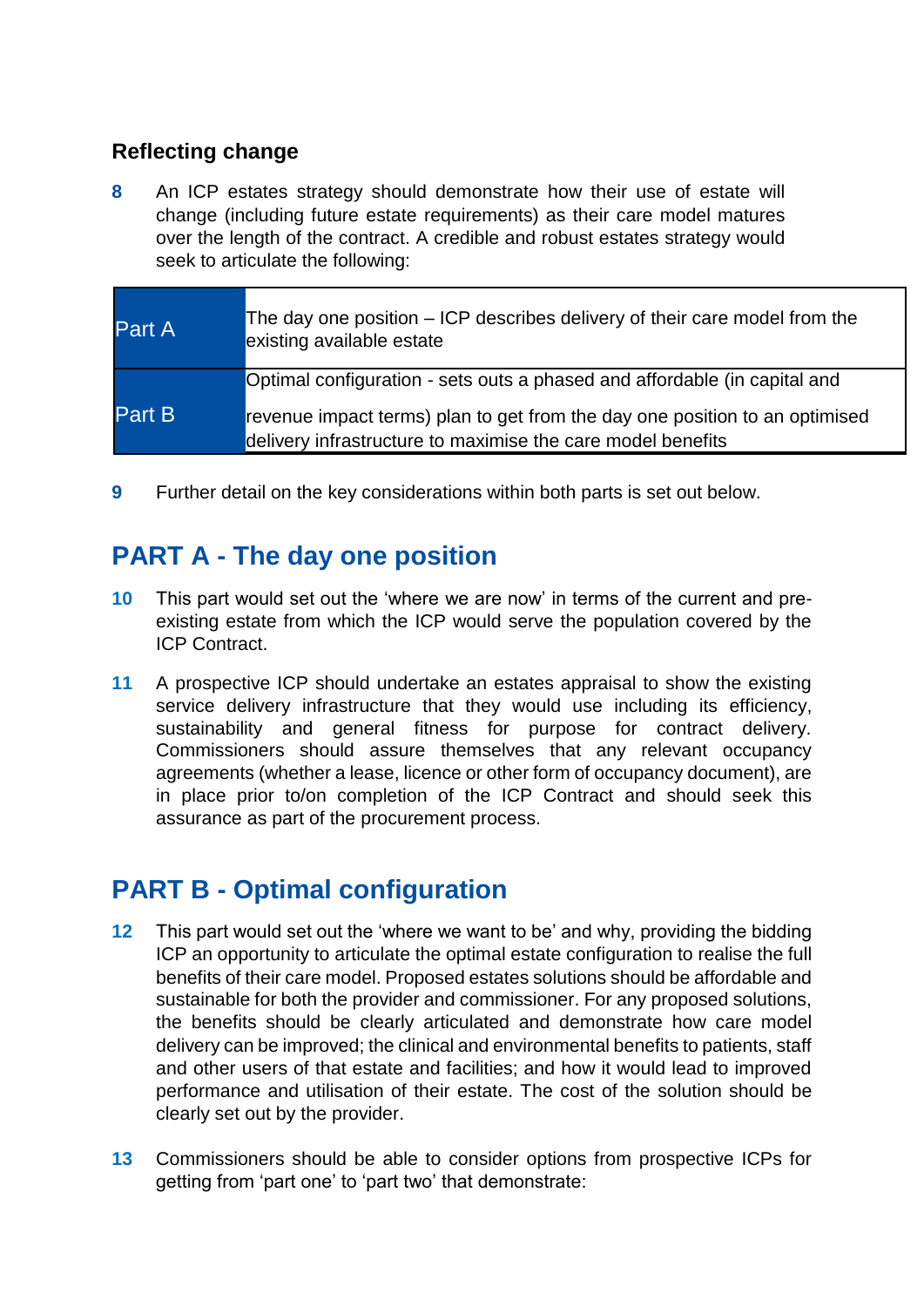- **•** the opportunities for improving value for money, efficiency and productivity by identifying the sites that need to be retained, used more intensively and used differently;
- **•** the opportunities for rationalisation and disposal of unfit, under-used or redundant assets;
- **•** the new estate requirements including where and why;
- **•** consistency with existing locality plans for service change and reconfiguration including STP priorities and local authority development strategies;
- **•** the capital investment plan (where required) that includes prioritisation and a phased approach, for example, to address high risk areas that need urgent attention or develop new or re-purposed accommodation;
- **•** credible ability to fund capital plans; and
- **•** how associated risk will be managed and how estates relates to wider risk management.
- **17** The ICP should also identify existing estate that is subject to planned or committed improvement over the next few years along with the identified funding source, for example, funding approved through the Estate and Technology Transformation Fund or STP Capital funding programme, capital funding routes such as Section 106, Community Infrastructure Levy, Trust Funds, other specific NHS England capital programmes or private funding.

# **Other considerations**

- **18** Prospective ICPs should demonstrate how they do, or will, participates in the arrangements each relevant CCG has established, such as a local estates forum, to engage regularly with key stakeholders including NHS and independent provider organisations, mental health trusts, vanguards, Local Authorities, Community Health Partnerships Limited (CHP), Local Improvement Finance Trust companies, NHS Property Services Limited (NHSPS) and the local voluntary sector. Where multiple organisations are involved in the ICP, commissioners may wish to see evidence of how they will work together on estates issues such as a Memorandum of Understanding (MoU). The estates strategy may also need to consider the wider geographical location than that of the ICP, for example, taking into account neighbouring services where this is relevant.
- **19** Any potential ICP estate strategy would need to demonstrate alignment with and take account of other national estates priorities and developments, including the Carter efficiency measures, and the DH goal to generate funds from the sale of surplus land and buildings, and to release enough land to support the development of 26,000 homes.